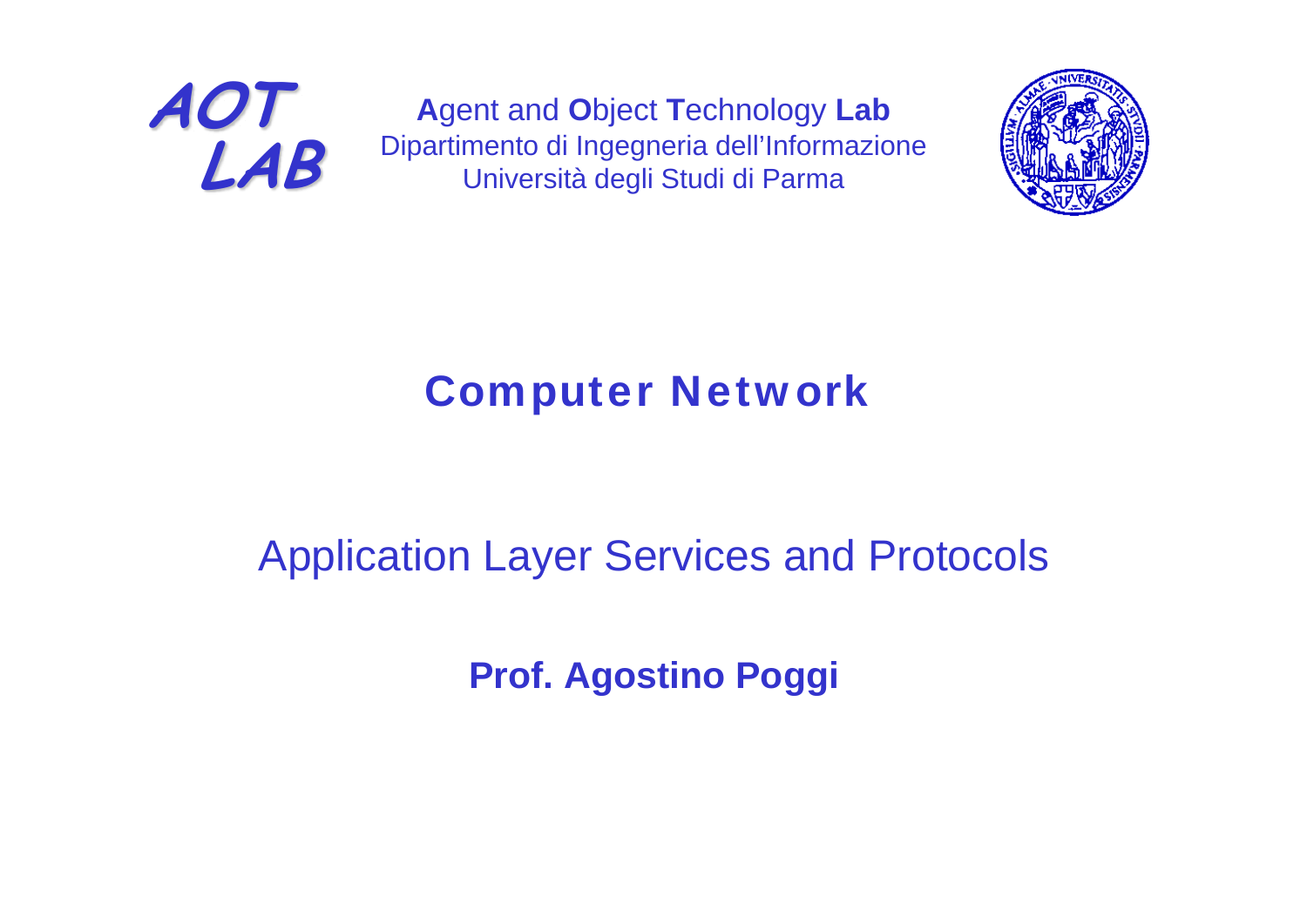### **AOT LAB** Application Layer Responsibilities

- Identifying and establishing the availability of intended communication partners
- Synchronizing cooperating applications
- Establishing agreement on procedures for error recovery
- Controlling data integrity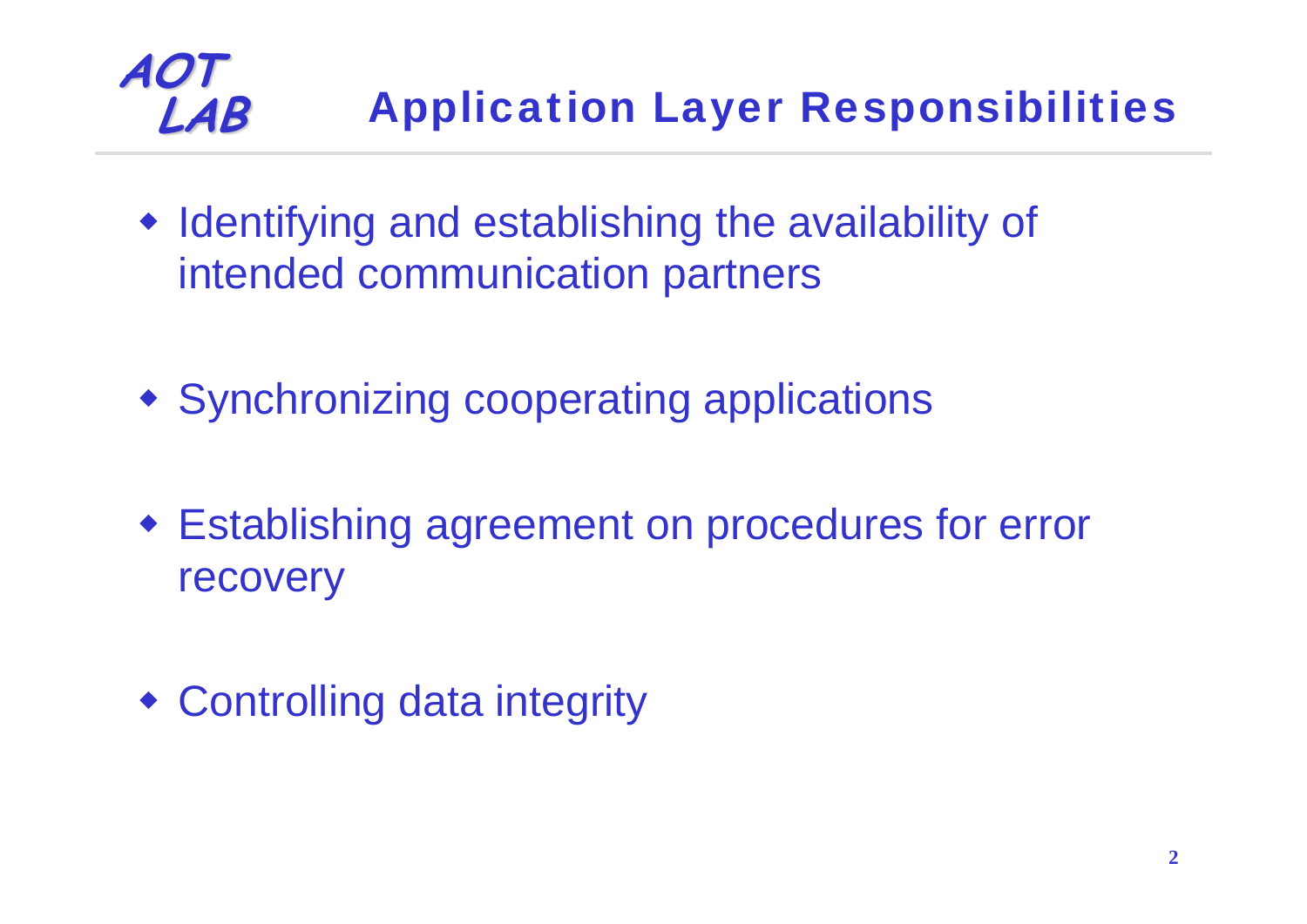- TCP/IP supports different services and protocols at the application layer
	- **Remote computing: TELNET**
	- File transfer: FTP and TFTP
	- **Electronic mail: SMTP, POP3 and IMAP**
	- Symbolic name resolution: DNS
	- **Information browsing: HTTP**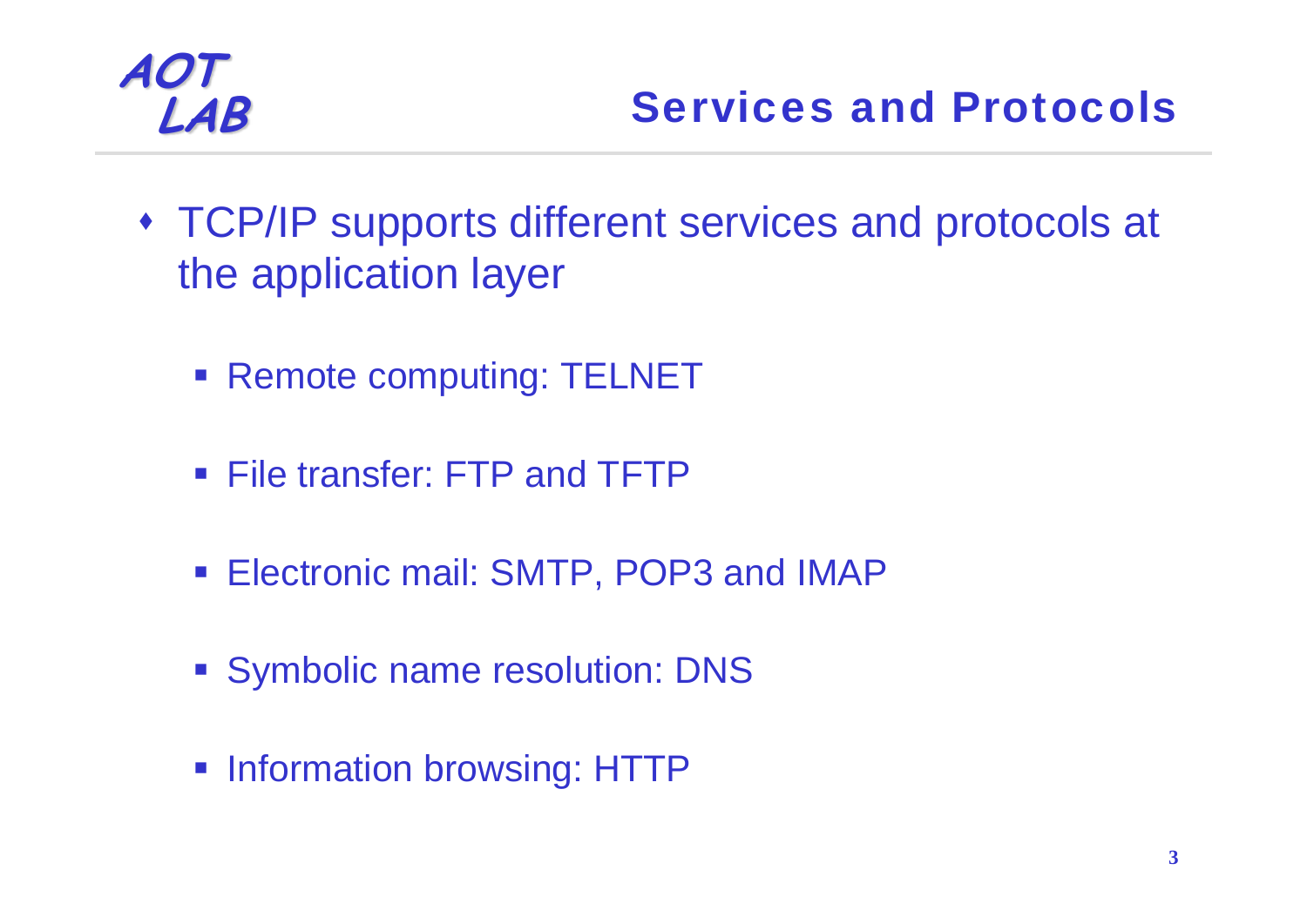

 One application component, called **Server***,* provides well-defined services for application components running, called **Client**

**• Client makes a request for services by transmitting data** to the server

**Server replies by sending data back to the client**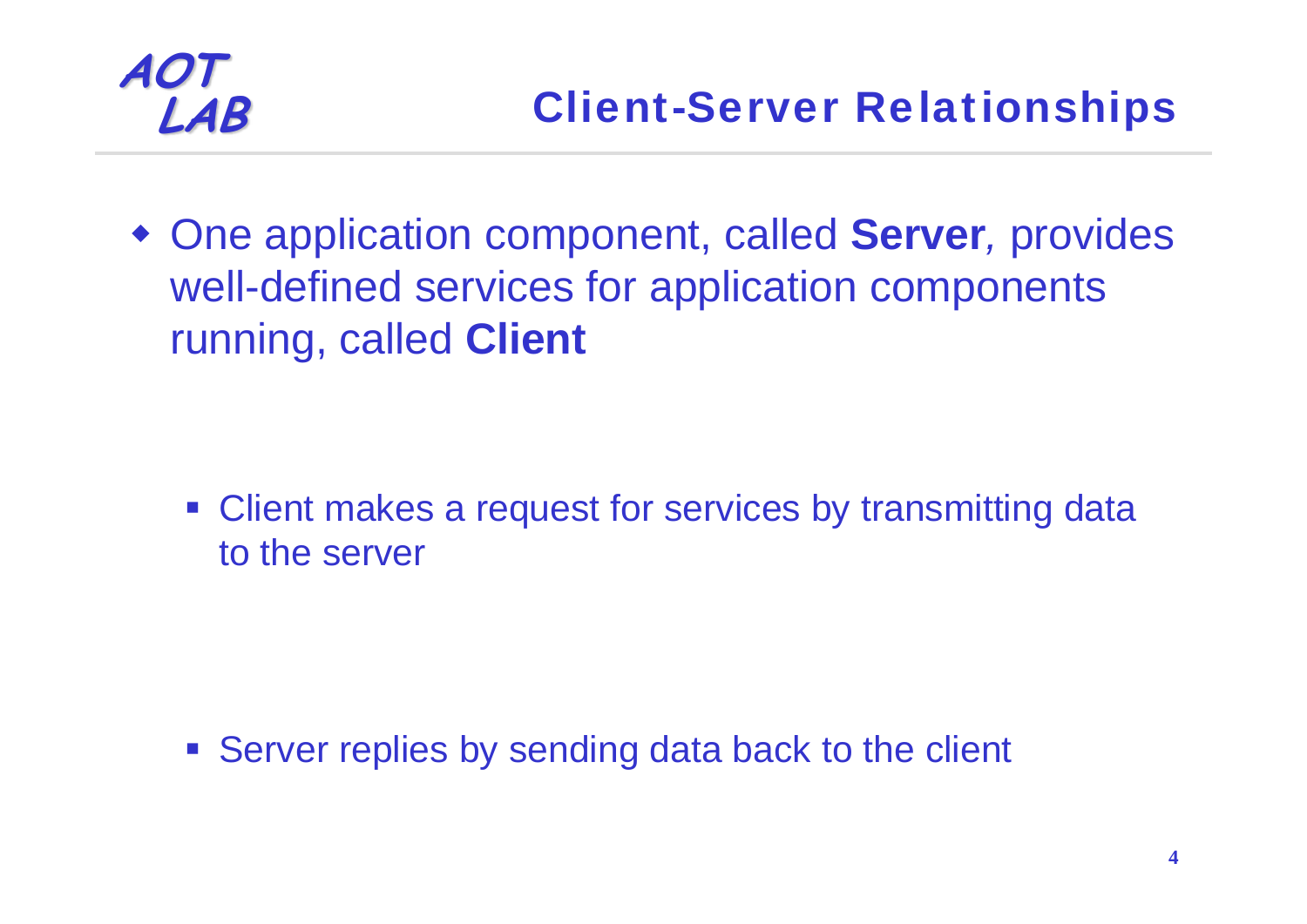



- Remote login service allows user to establish a login session on a remote machine
- The service is called transparent because it gives the appearance that the user terminal attaches directly to the remote machine
- TCP/IP protocol suite includes a simple remote terminal protocol called TELNET
- TELNET allows user to establish a TCP connection to a login server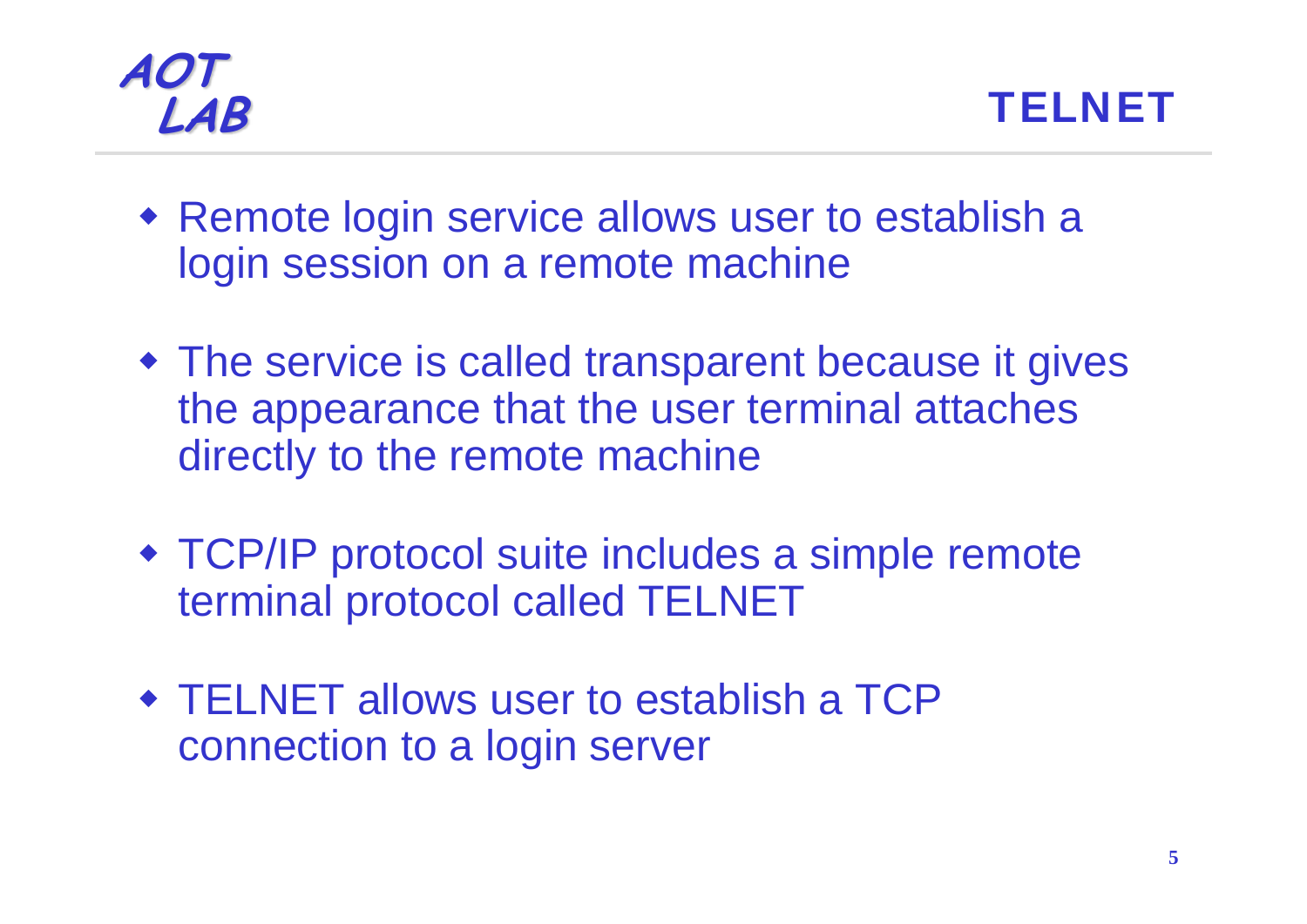

- TELNET protocol specifies exactly how a remote login client and a remote login server interact
- TELNET protocol is built upon two main ideas
	- **Network Virtual Terminal** 
		- Eliminates the need for "server" and "client" hosts to keep information about the characteristics of each other's terminals and terminal handling conventions
	- **Negotiated options**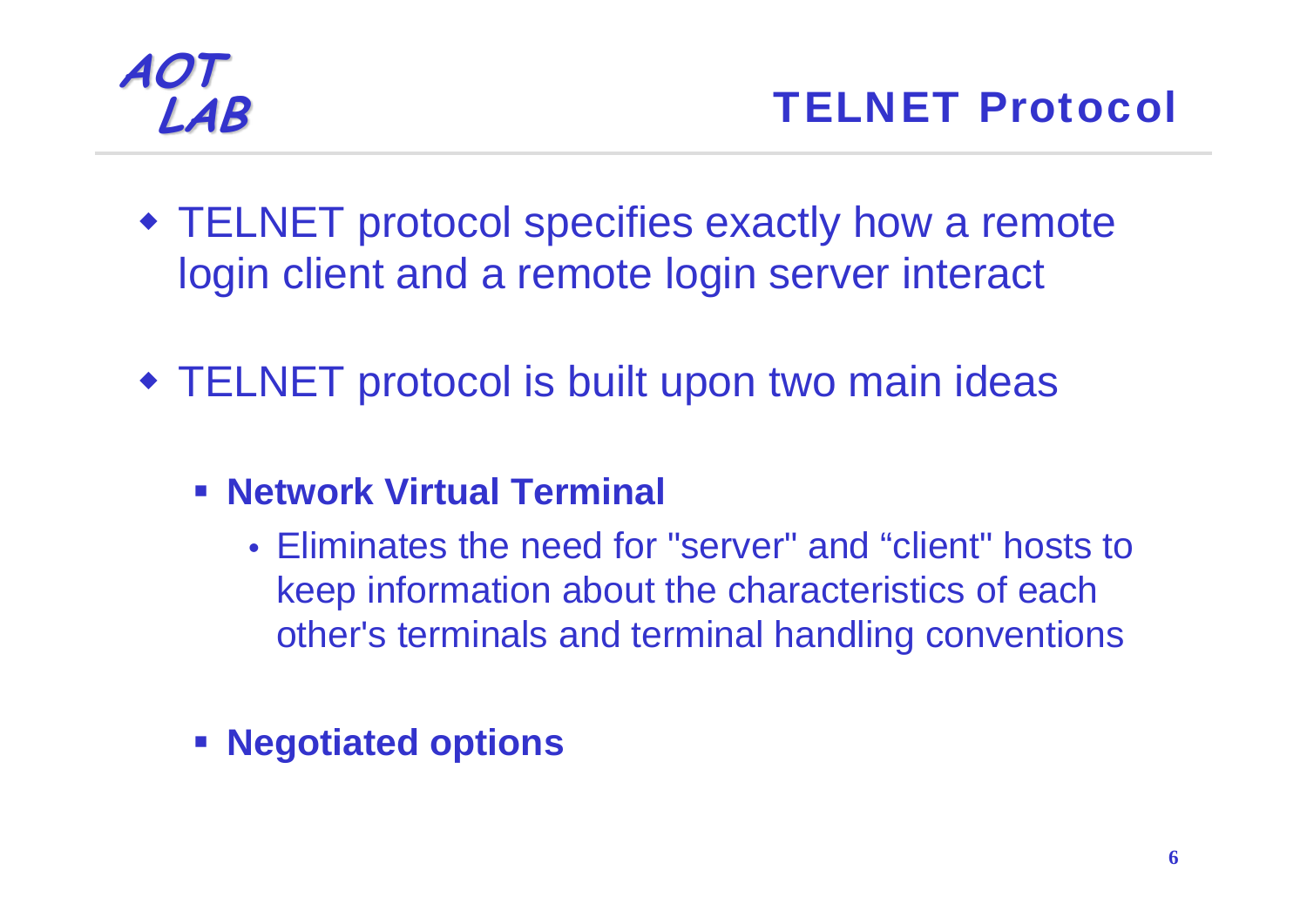

- TELNET client (telnet) emulates dumb terminals (e.g., VT100)
	- **Client computer acts as if it were a locally connected** dumb terminal
	- **Local computer does no processing of data**
	- $\mathcal{L}_{\text{max}}$  Does not support file transfer but allows the capture of received data
	- **Provides a character-oriented interface**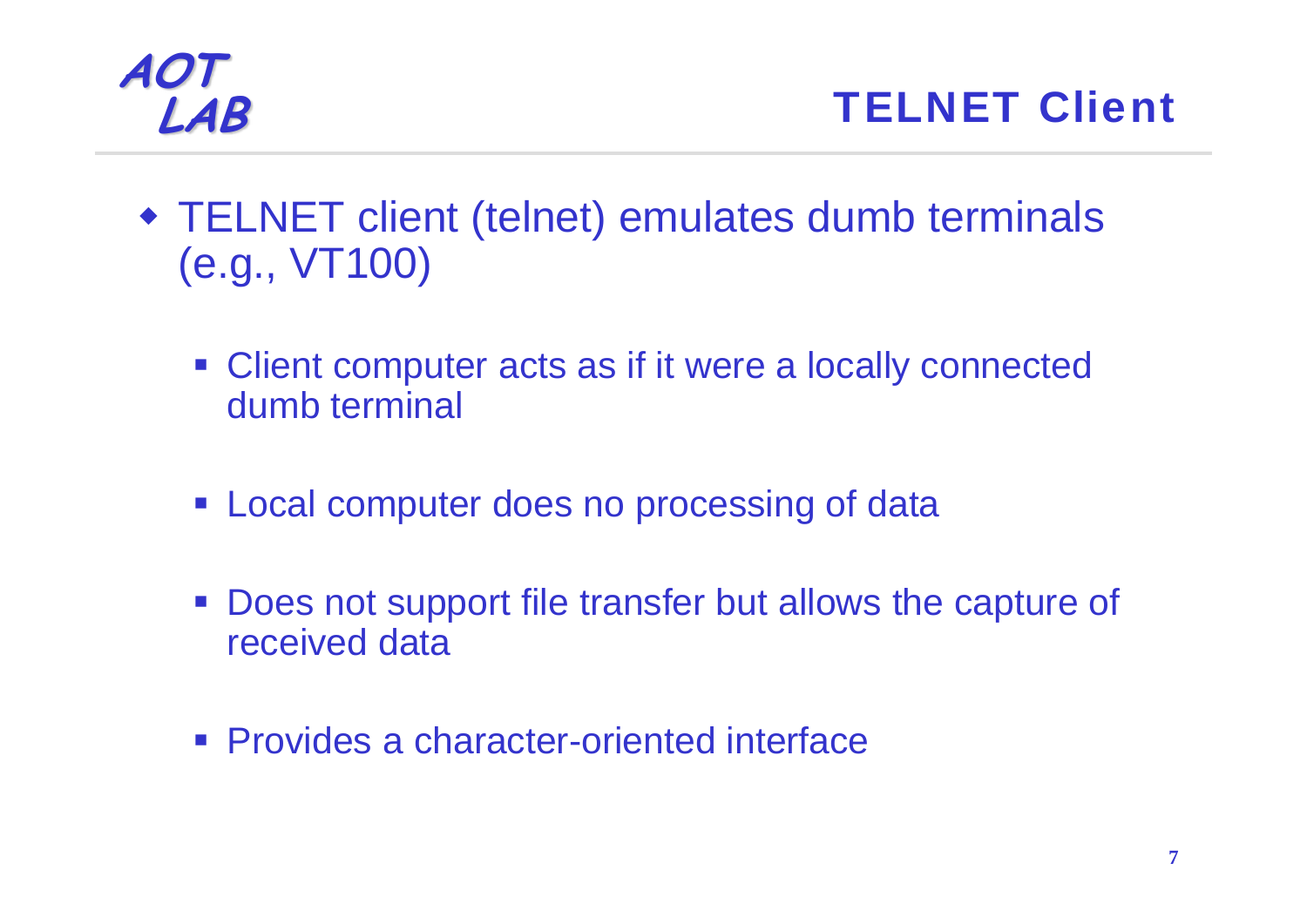- ♦ Problems
	- Different set of characters
	- Different coding
	- $\mathcal{L}_{\mathcal{A}}$ …
- TELNET defines how data and command sequences are sent across the internet: *Network Virtual Terminal* (NVT)
	- $\mathcal{L}_{\mathcal{A}}$  Provides a standard language for communication of terminal control functions
	- $\mathbb{R}^n$ Intermediate representation of a generic terminal

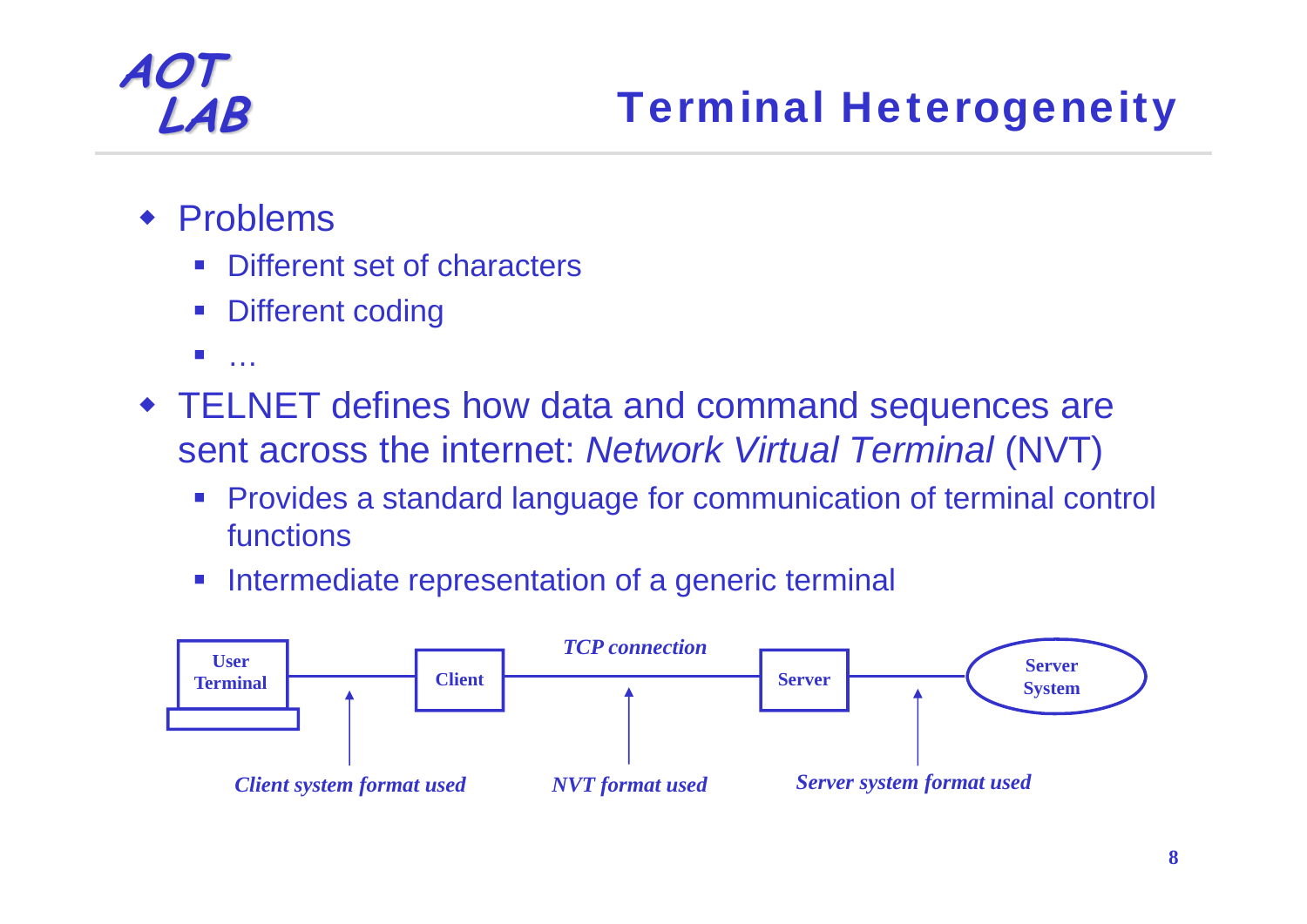- ♦ In the TELNET protocol, everything is sent in "free text" or "in the clear"
	- A packet sniffer can see each letter that was being pressed as it was being typed
	- Given that telnet is so frequently used to connect to remote machines that request passwords, telnet is a clear security danger
- Moreover, telnet provides only character-oriented interface
- As a result, many organizations have tried to move away from using TELNET
	- SSH solutions are used in many organizations providing an improved security
	- *Remote desktop* technology displays an exact copy of one computer's screen on another computer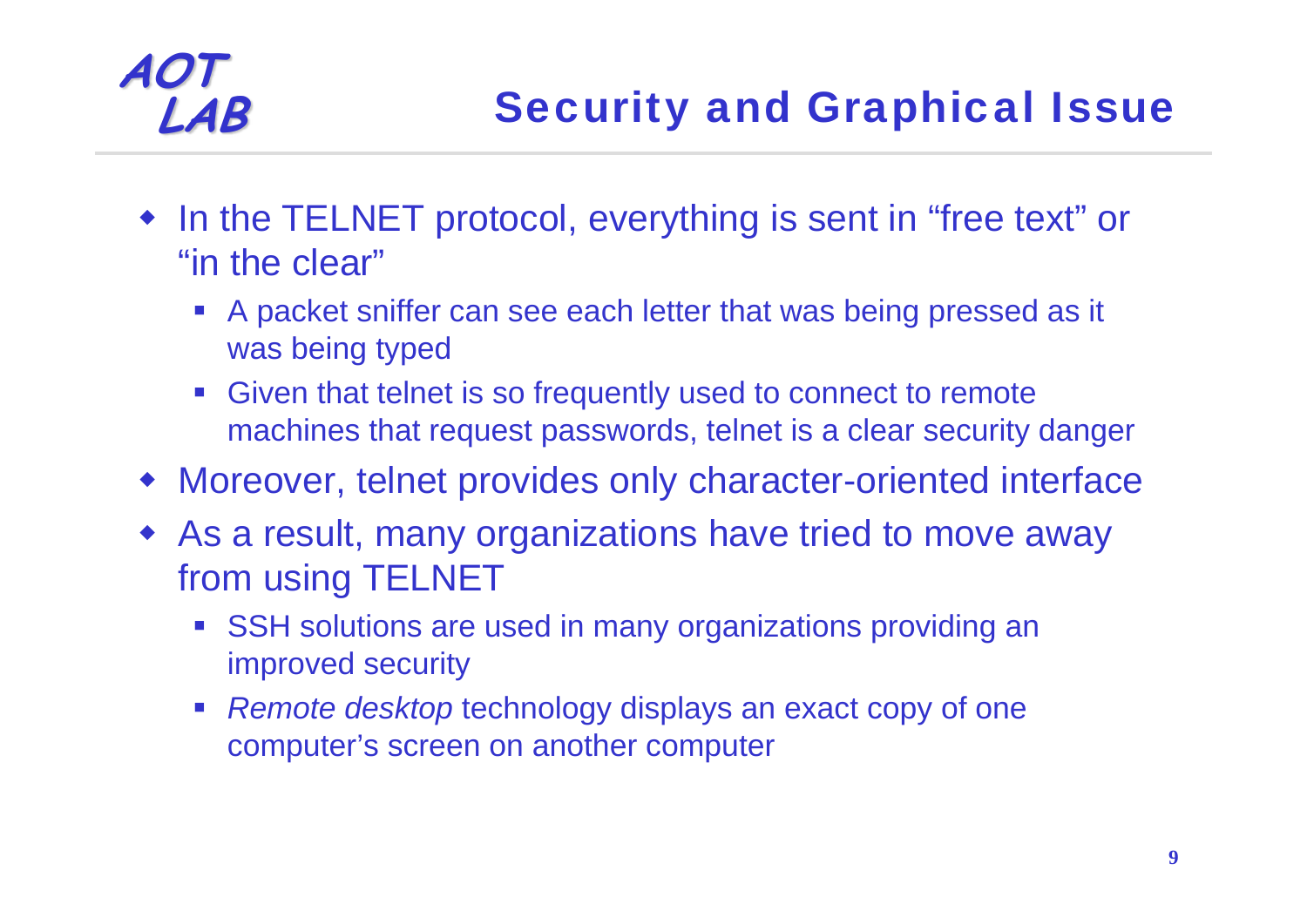### **AOT LAB** FTP

- Many network system provide computers with the ability to access file on remote machines
- The TCP/IP protocol suite includes a simple remote terminal protocol called File Transfer Protocol (FTP)
- FTP provides transfer data reliably and efficiently
	- b. Secure and reliable
	- F Optimized for large file transfers
- FTP is designed mainly for use by programs, but can be used directly by a user at a terminal
	- **The attempt is to satisfy the diverse needs of users of** maxi-hosts, mini-hosts, personal workstations, with a simple, and easily implemented protocol design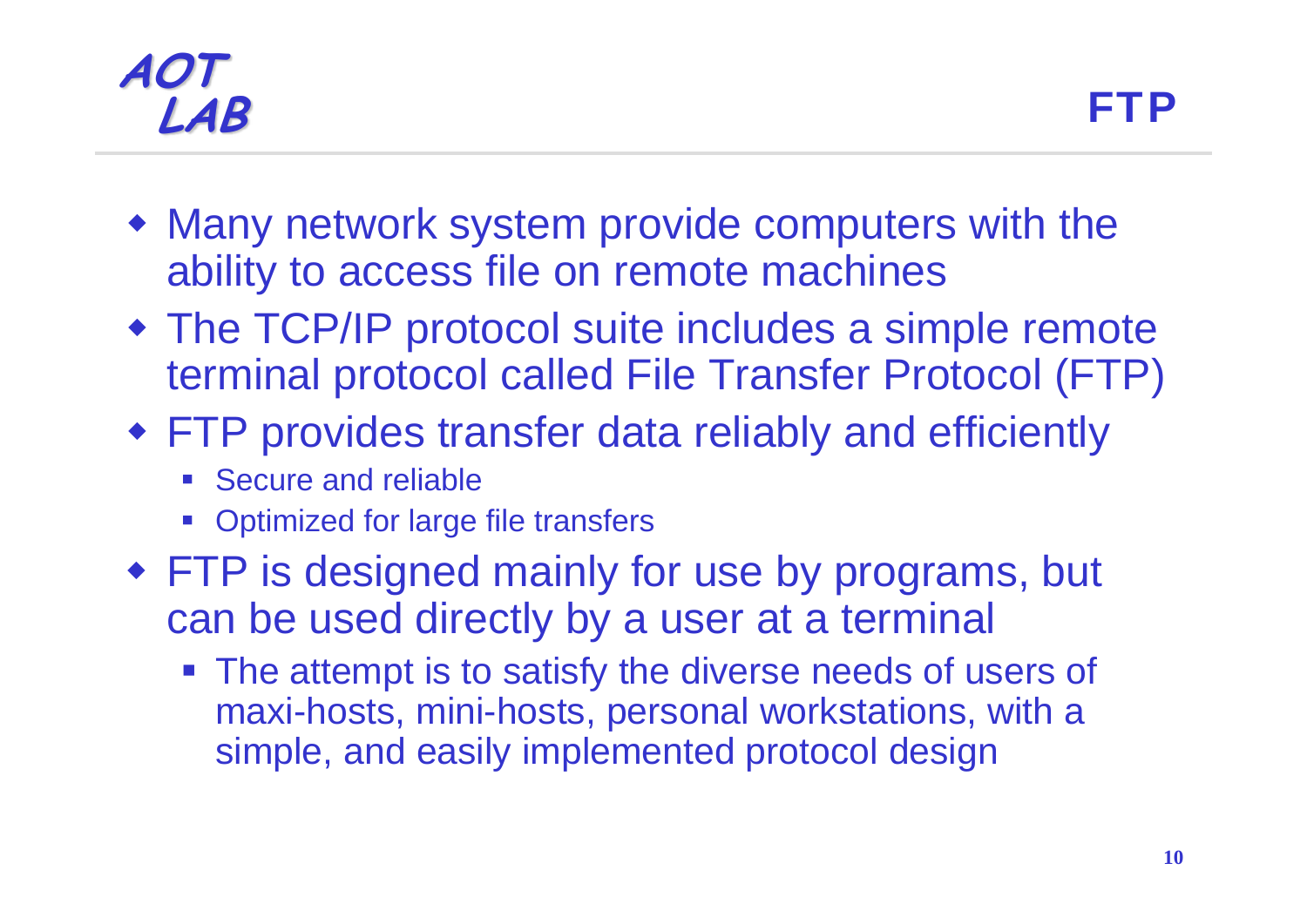- FTP is an unusual service in that it utilizes two ports, a 'data' port and a 'command' port
	- **Control functions (commands) and reply codes are** transferred over the *control connection*
		- The control connection is the "well known" service (port 21)
		- The control connection uses the TELNET protocol
	- All data transfer takes place over the *data connection*  (traditionally port 20, but it depends on the mode)
		- The control connection must be "up" while data transfer takes place
		- The data connection may be used in either direction
		- The data connection need not exist all of the time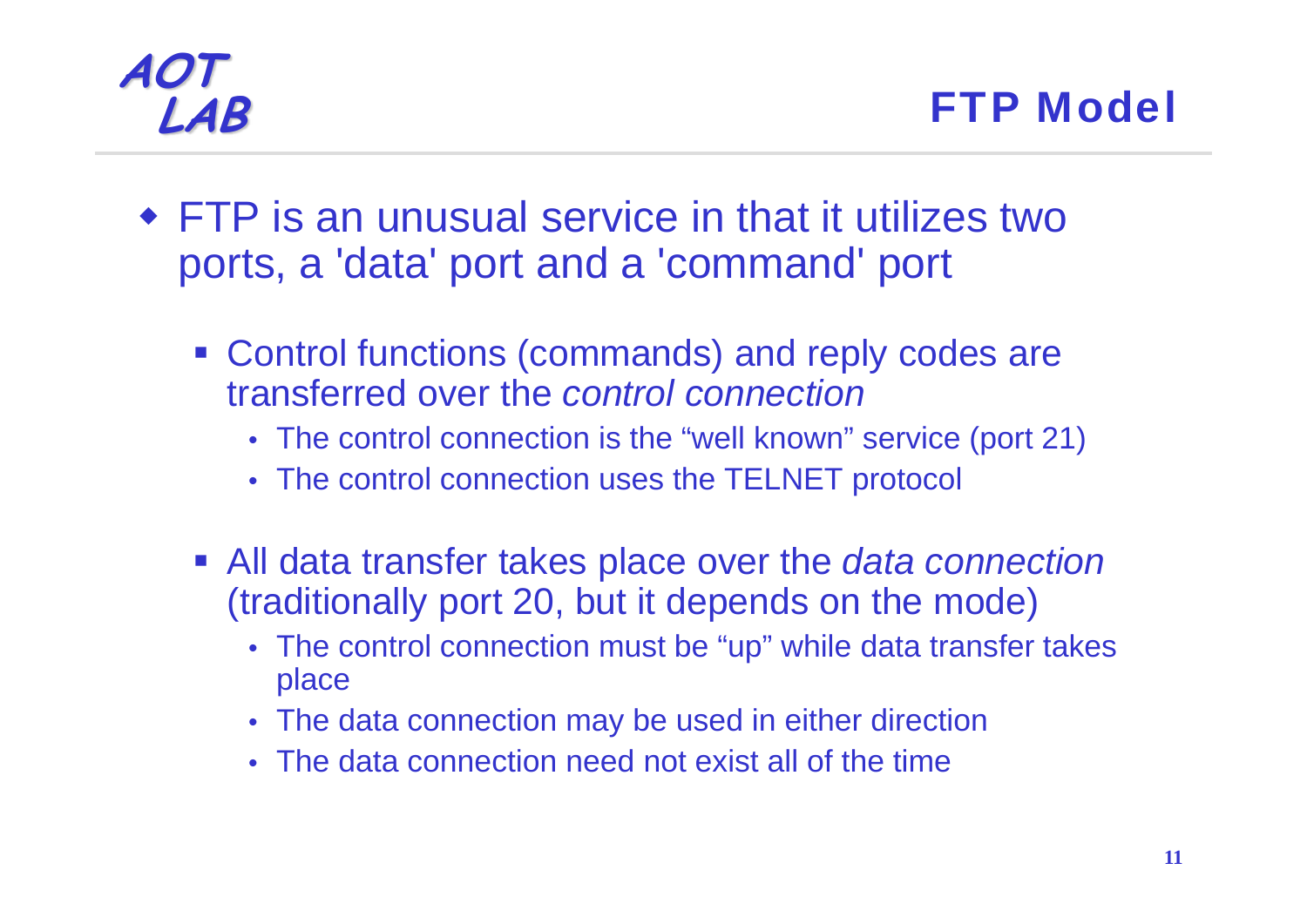

**FTP Model** 

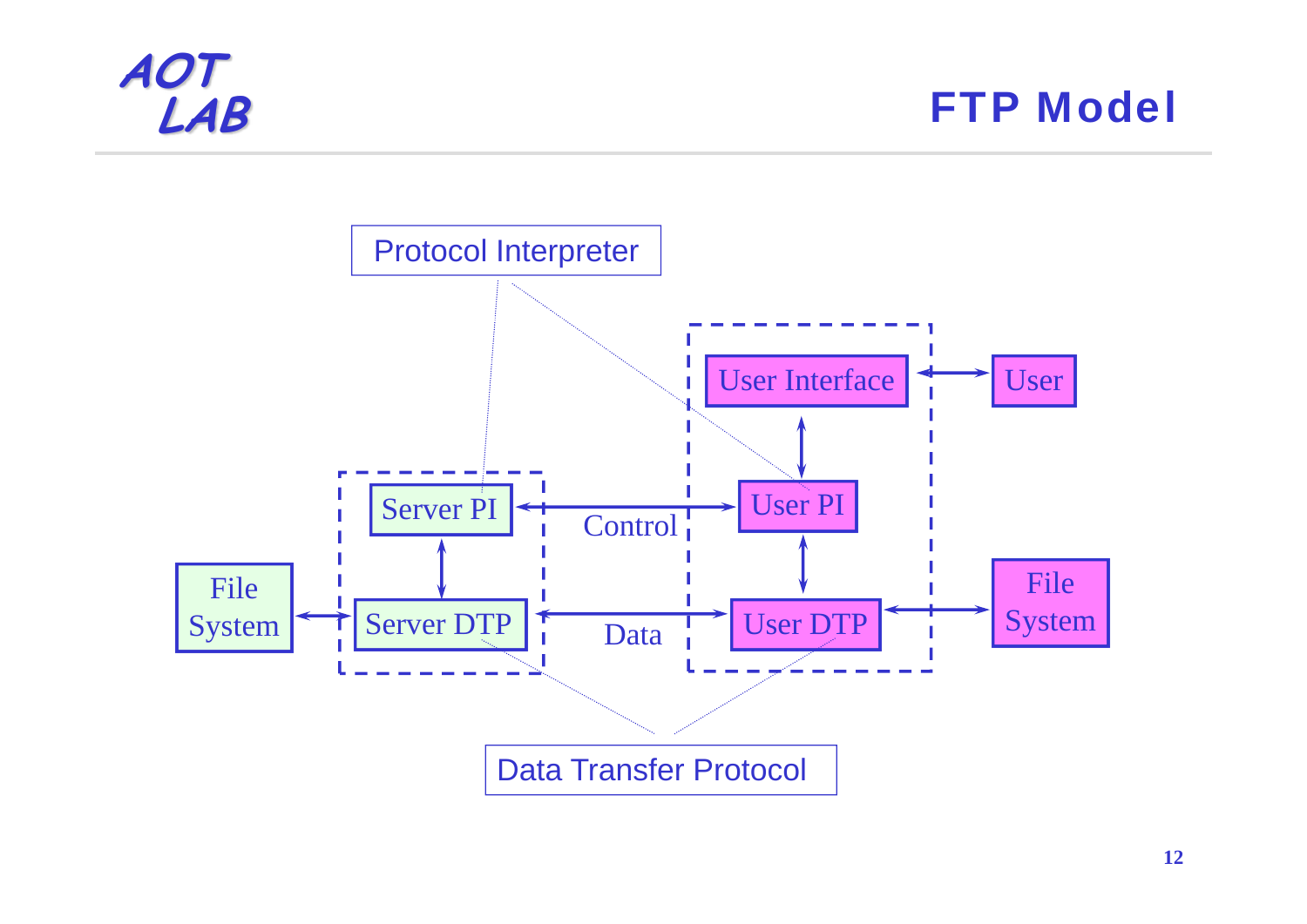### **AOT LAB** Client **–** Server Control Interaction

- Client sends FTP commands through TELNET character strings transmitted over the control connection
	- **The commands begin with a command code followed by** an argument field (no case sensitive)
- Server responds with replies over the control connection
	- **Replies are a single line containing a status code (for** programs) followed by a text message (for humans)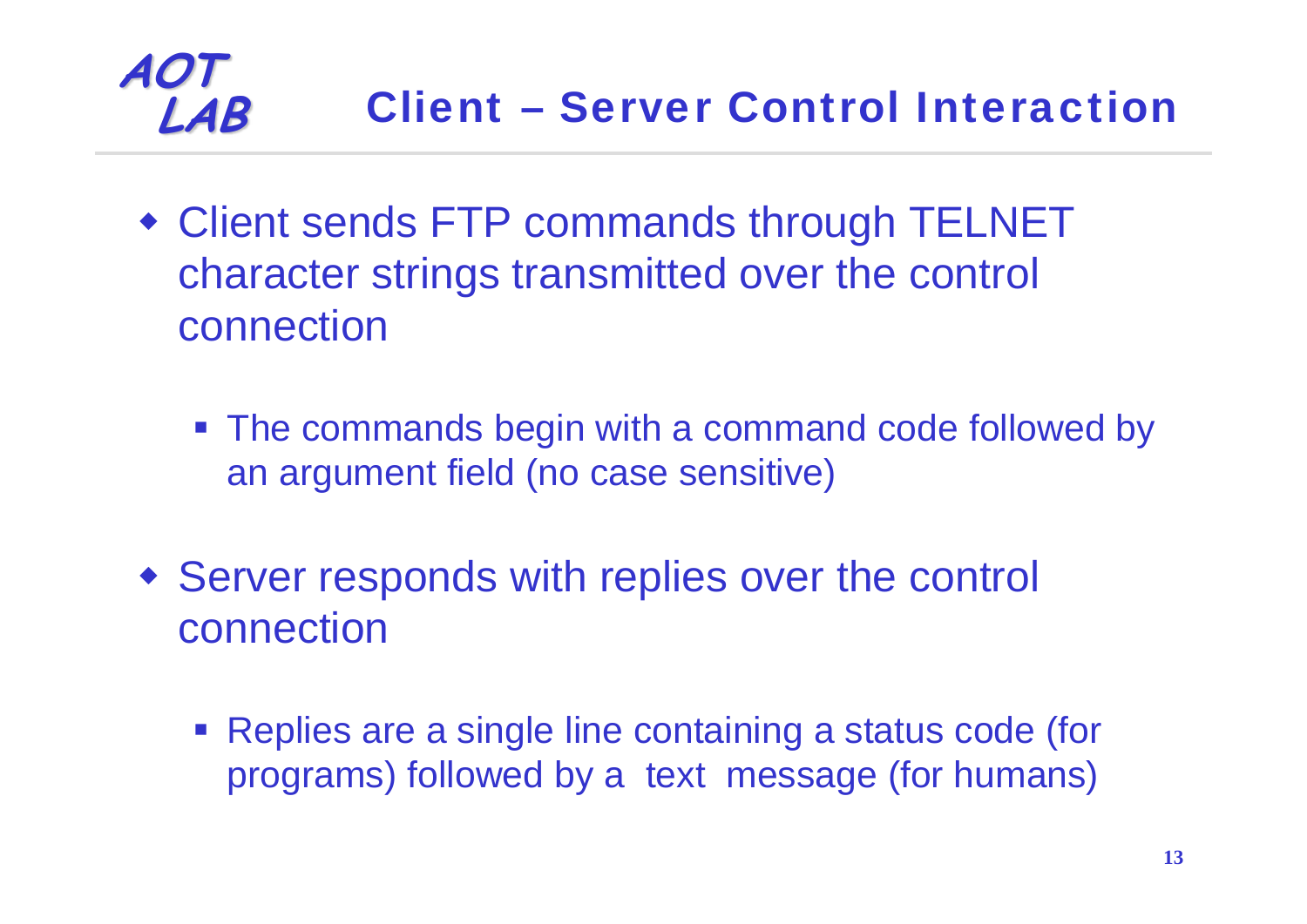- Three different transfer modes are possible
	- **STREAM:** file is transmitted as a stream of bytes
		- There is no restriction on the representation type used (e.g., record structures are allowed)
	- *BLOCK*: file is transmitted as a series of blocks preceded by one or more header bytes
		- The header bytes contain a count field, and descriptor code
	- *COMPRESSED*: file is transmitted as a series of compressed blocks
		- Block are compressed through a simple compression scheme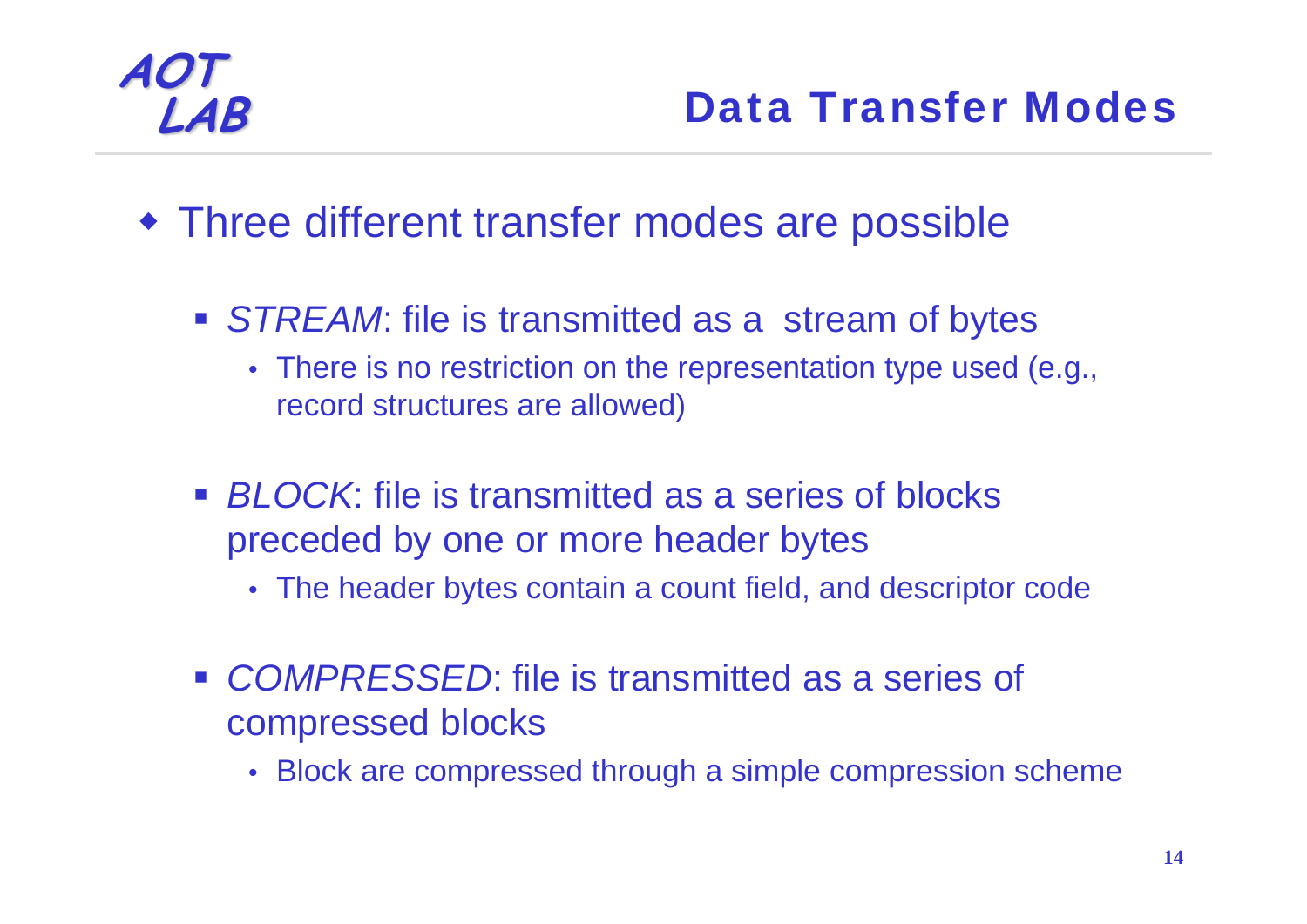

FTP handles all types of files ("binary" and "text")

- **In text mode appropriate conversion takes place** 
	- if you are going from Unix to Windows, every <LF> character is replaced with two characters, <CR><LF>

 Non-text files (e.g., images, MS Word document, ...) require binary mode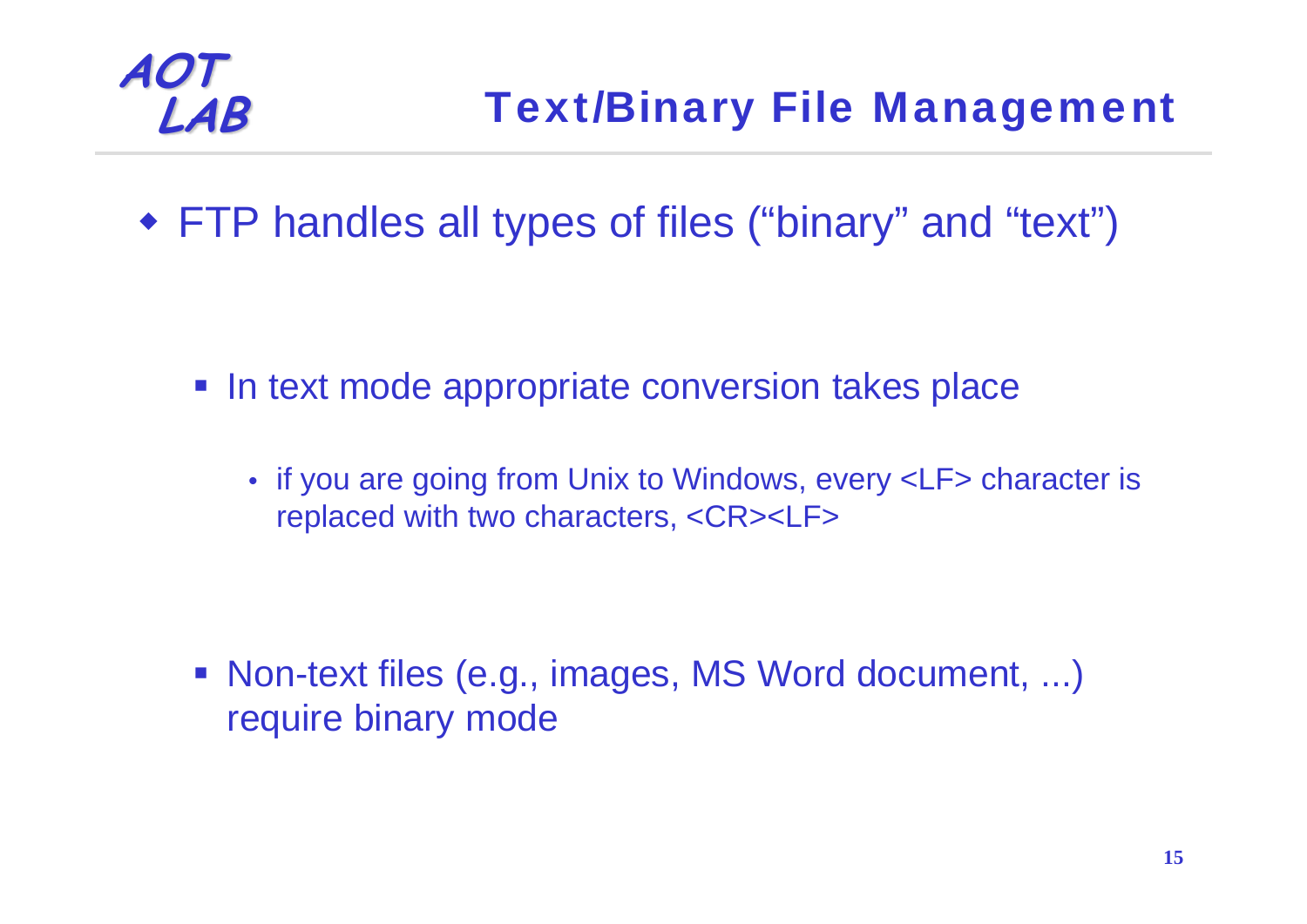

| <b>Command</b>  | <b>Description</b>                        |
|-----------------|-------------------------------------------|
| open            | Open a connection to a remote host        |
| close           | <b>Closes a host connection</b>           |
| dir, Is         | List the directory of files               |
| mkdir, rmdir    | <b>Directory operations</b>               |
| get, mget       | Retrieve file(s) from remote directory    |
| put, mput       | Copy file(s) to remote directory          |
| verbose, status | <b>Provides information about session</b> |
| rename          | <b>Rename file</b>                        |
| delete          | Delete file                               |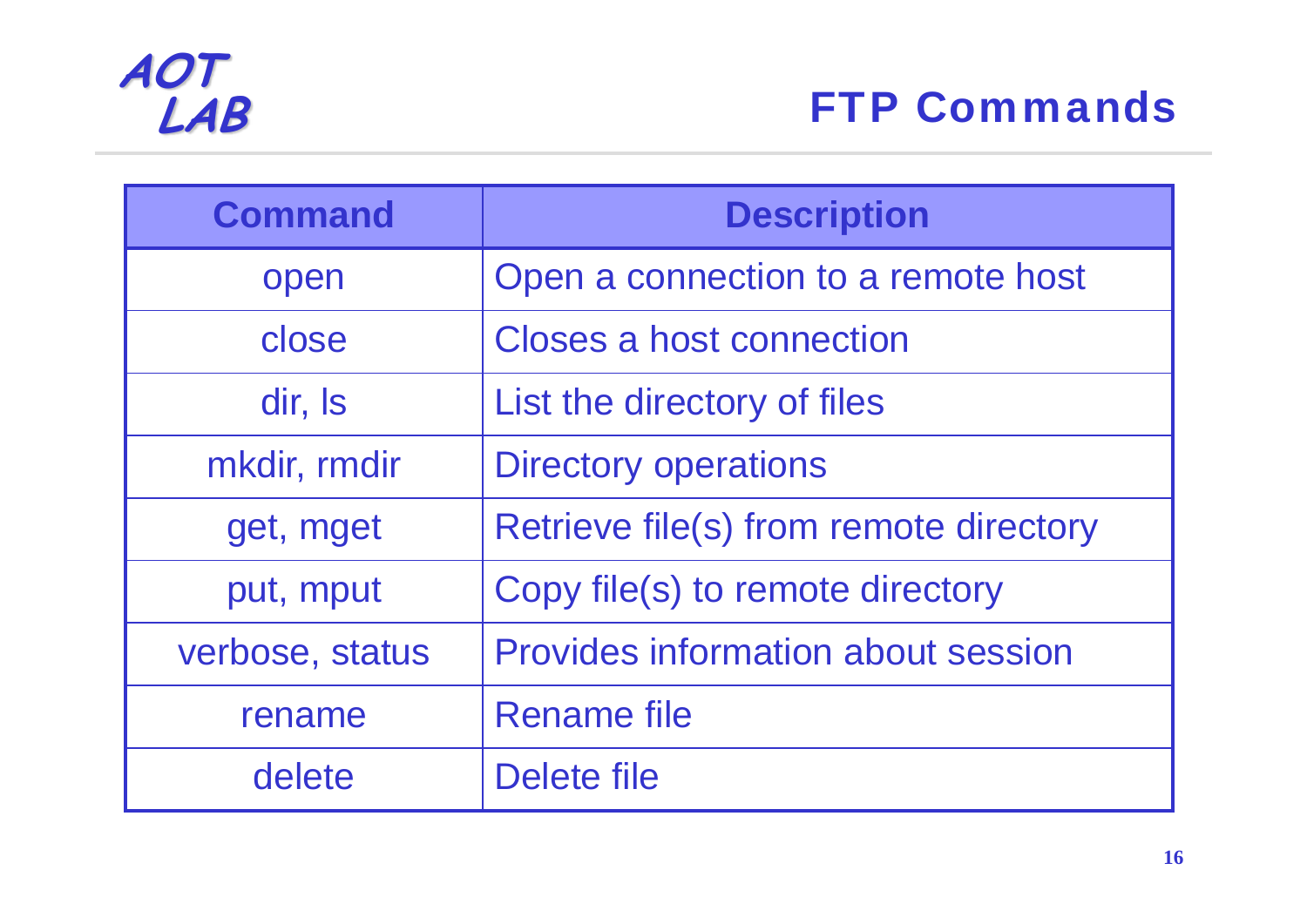## **LAB** A Sample FTP Session

```
C:\>ftp aot.ce.unipr.it
Connected to aot.ce.unipr.it.
220 aot FTP server (Version 4.1 Sat Nov 23 12:52:09 CET 2002) 
  ready. 
Name (rs60002): poggi
331 Password required for poggi. 
Password: xxxxxx230 User poggi logged in. 
ftp> put file01.txt file01.txt
200 PORT command successful. 150 Opening data connection for file01.txt (1252 bytes).
226 Transfer complete. 
local: file01.txt remote: file01.txt 1285 bytes received in 0.062 seconds (20 Kbytes/s) 
ftp> close
221 Goodbye. 
ftp> quit
```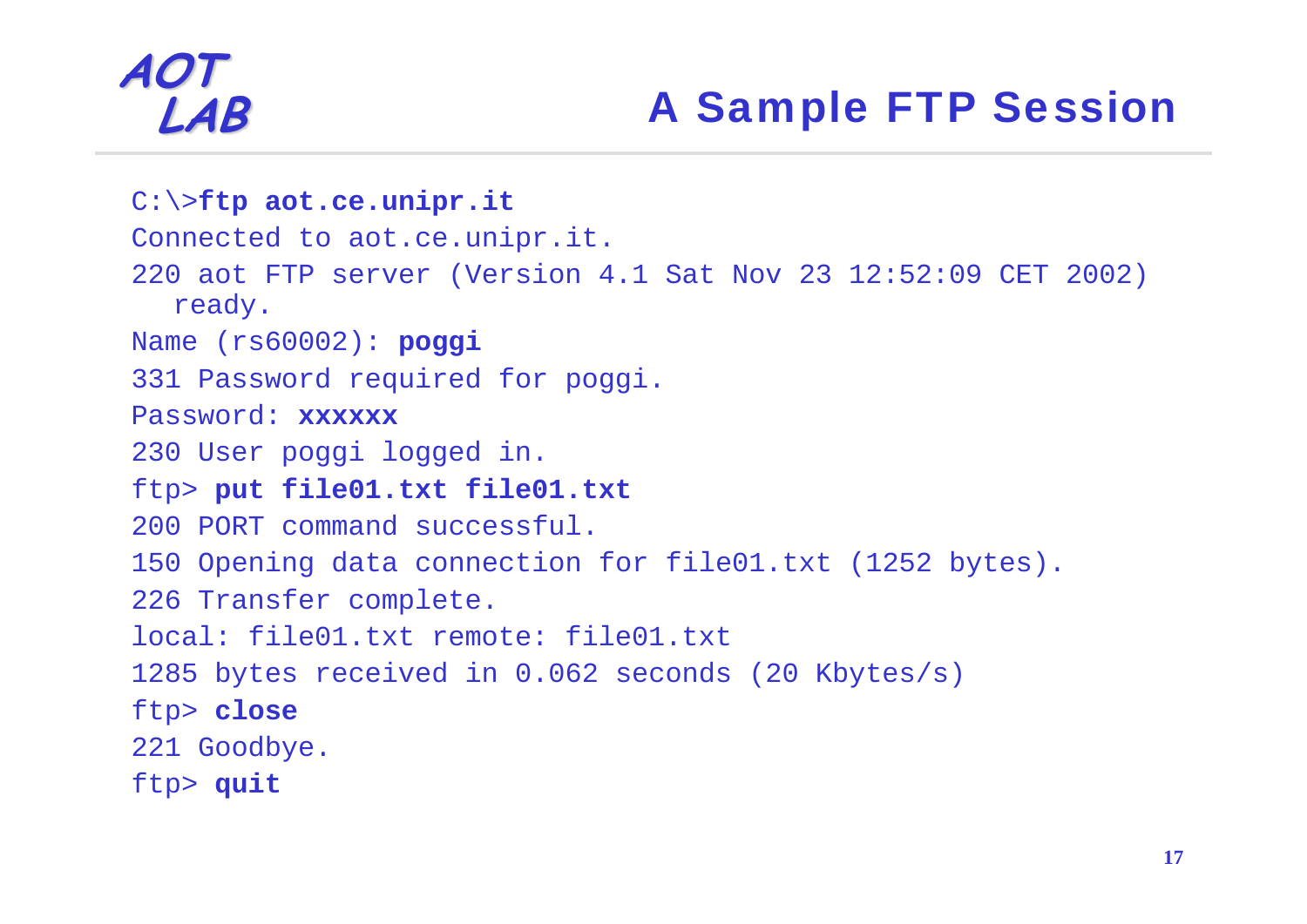- For acceding to a FTP server it is necessary to know
	- host machine name
	- **Deal of user name**
	- **password**
- For anonymous FTP, the user name is "*anonymous*", and the password is usually the email address
- The Server gives read-only access to a set portion of their file system

```
ftp, \ldots
```
ftp> 230 guest login OK, access restrictions apply

"ftp" URLs are considered anonymous ftp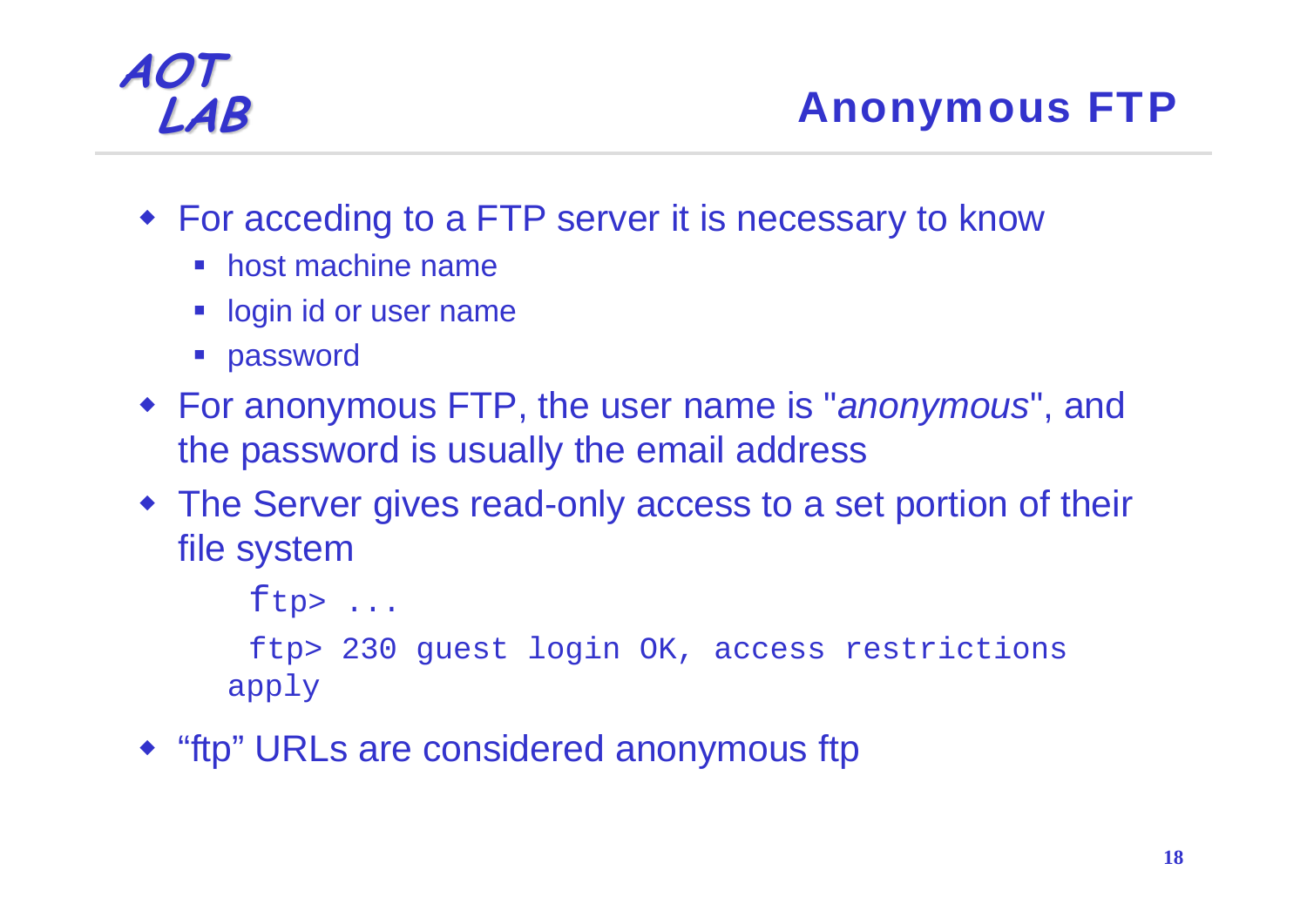### **AOT LAB** TFTP

- Trivial File Transfer Protocol (TFTP) is a simplified version of FTP
- **\* Transfer files between processes** 
	- **Service Service** It cannot list directories
- Minimal overhead (no security)
	- **No user authentication**
- Designed for UDP, although could be used with many transport protocols
- ♦ Easy to implement
- Small possible to include in firmware
	- Often uses to bootstrap workstations and network devices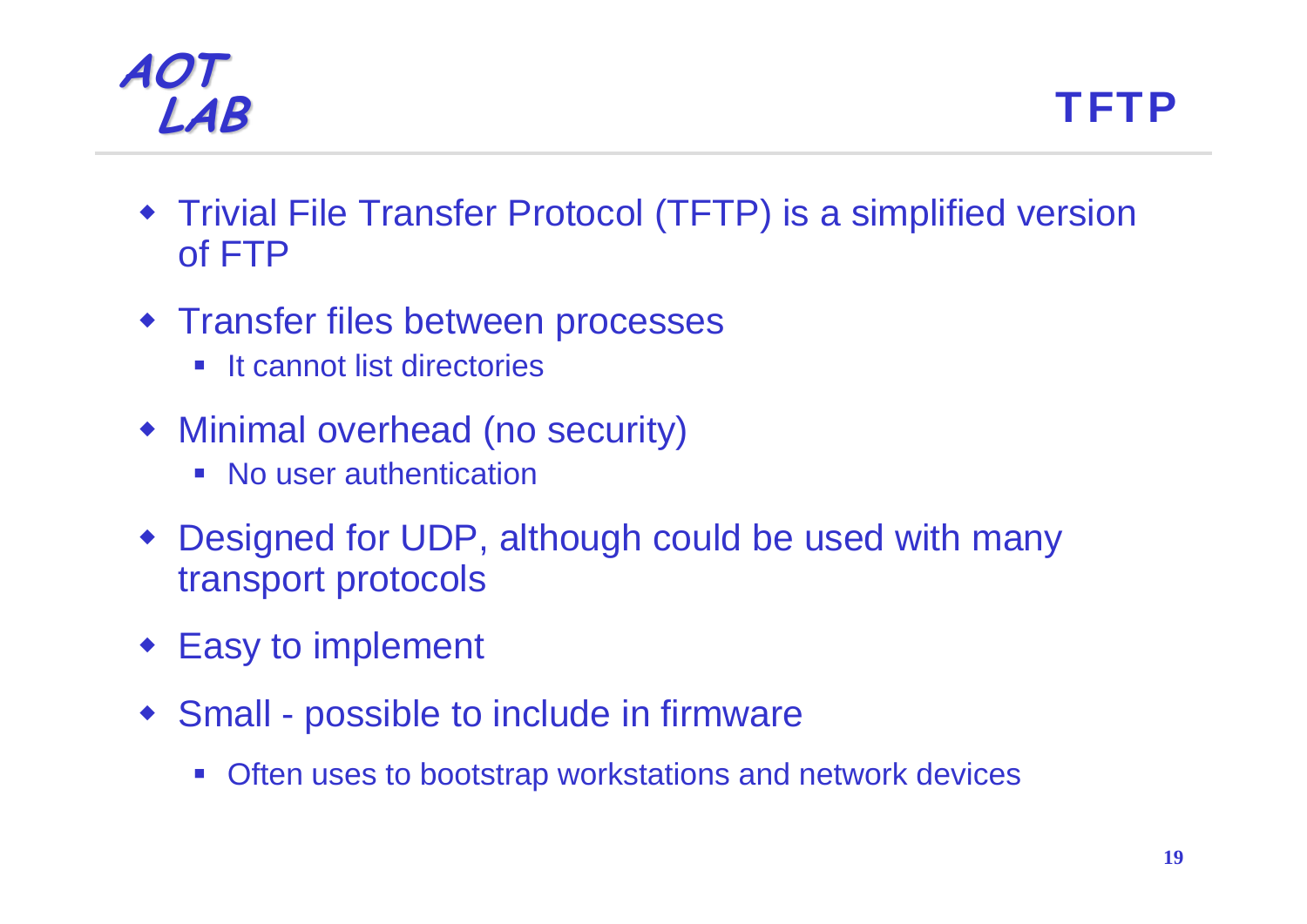## **LAB** TFTP Protocol

- 5 message types
	- **Read request**
	- **Write request**
	- $\mathcal{L}^{\text{max}}$ Data
	- ACK (acknowledgment)
	- **Error**
- **\* TFTP transfer modes** 
	- **Netascii: for transferring text files**
	- **Octet: for transferring binary files**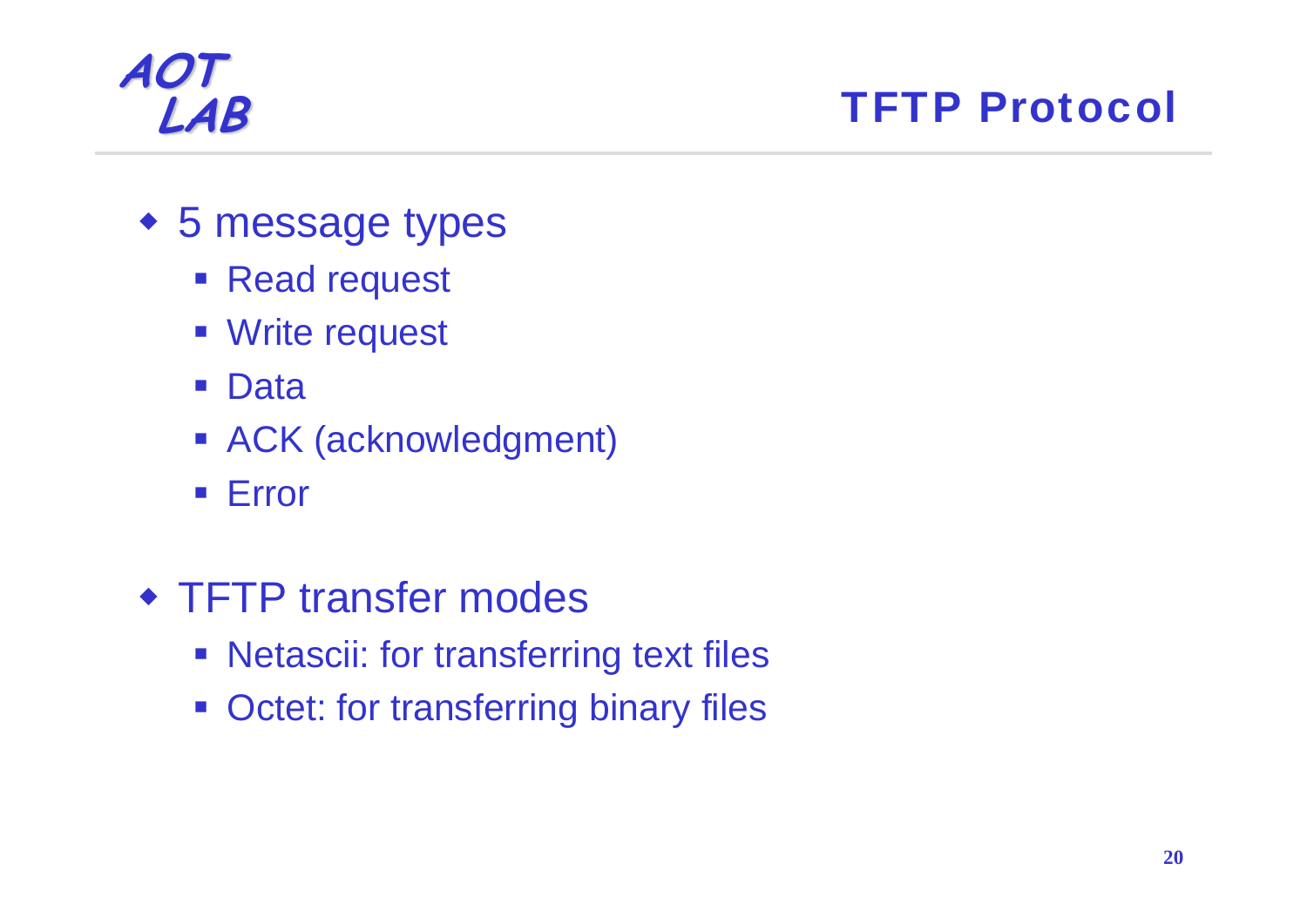- The simple mail transfer protocol (SMTP) provides a simple way to transfer electronic mail between a sender (client) and a receiver (server)
	- Sender is a client (Outlook, Sendmail, a mail server, ...) and establishes a TCP connection (port 25) to the receiver (mail.libero.it, smtp.tiscali.it, ...)
	- **Receiver is a server (mail server) that accepts incoming** connections (port 25)
		- It can be the final receiver (copies messages into the appropriate mailboxes)
		- Some intermediate host (relay MTA)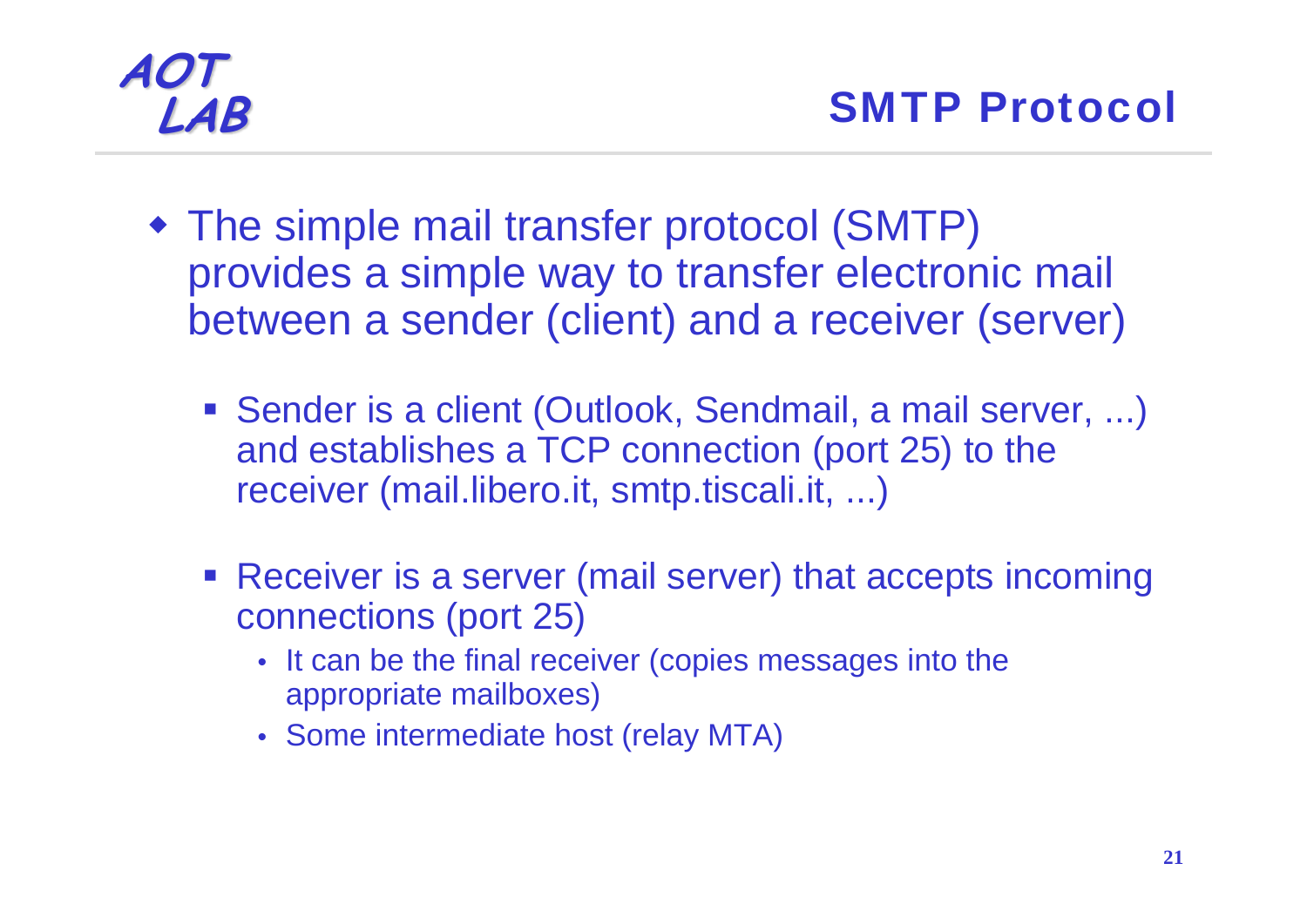- The sender and the receiver are called message transfer agent (MTA)
	- User agent (Outlook, Mail, ...) can
		- Act directly as a sender MTA (Outlook)
		- Communicate with a separate local sender MTA (Mail uses Sendmail)
	- Mail servers are MTA

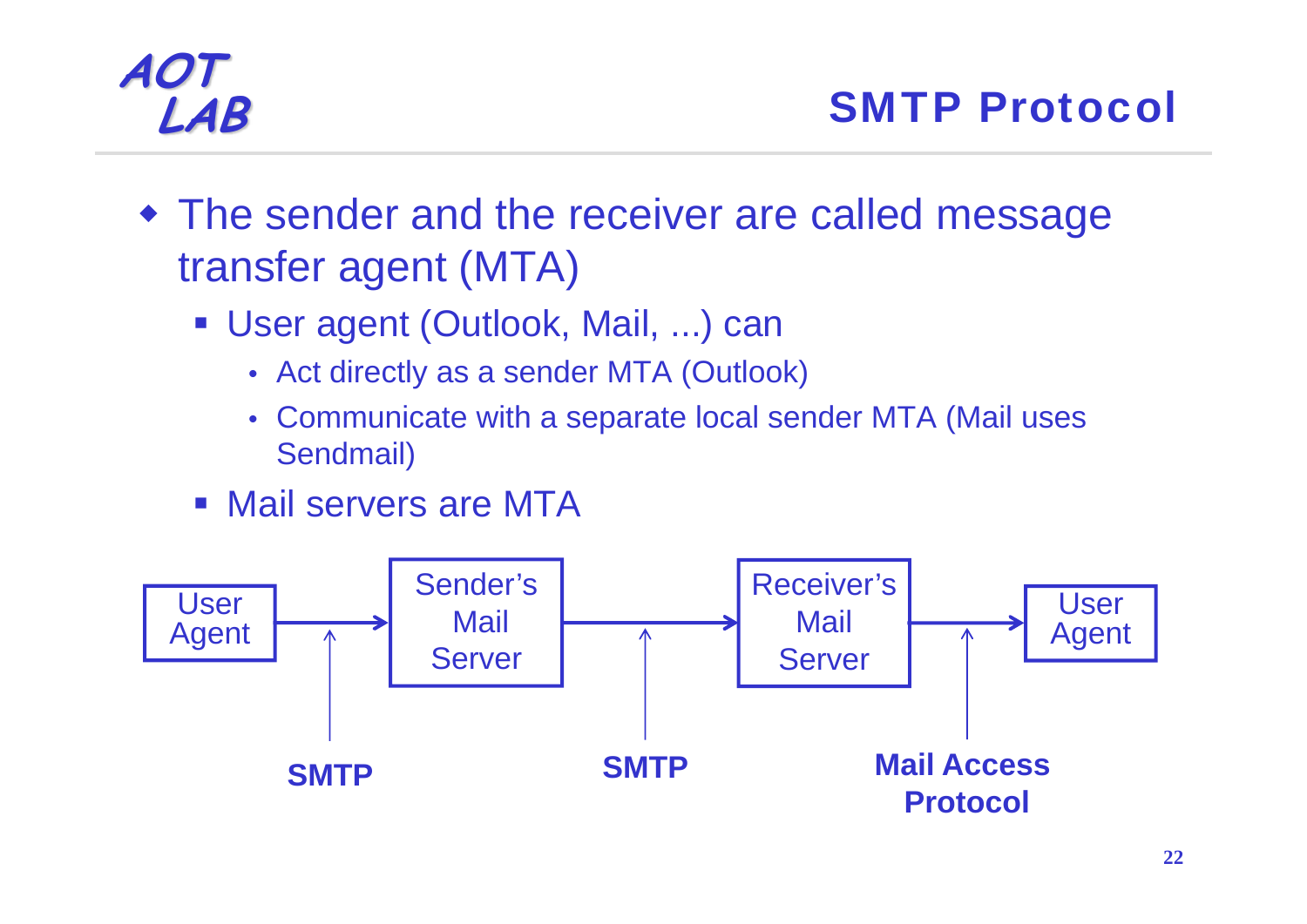## **SMTP Commands**

| Command     | Description                                                               |  |
|-------------|---------------------------------------------------------------------------|--|
| HELO        | Identifies the sender to the receiver. Host name as an argument           |  |
| MAIL        | Starts mail transaction and identifies the mail originator                |  |
| RCPT        | Identifies the recipient (several recipients several RCPT lines)          |  |
| DATA        | Sender's data in the text format. Each line terminated with CR/LF. The    |  |
|             | mail ends with CR/LF.CR/LF                                                |  |
| RSET        | Abort transaction                                                         |  |
| <b>NOOP</b> | Asks for positive reply                                                   |  |
| QUIT        | Ask for positive reply and close the connection                           |  |
| VRFY        | Verifies that receiver is valid                                           |  |
| EXPN        | Asks receiver to confirm that name identifies a mailing list              |  |
| HELP        | Ask information about counterparts implementation and commands            |  |
| TURN        | Switch roles, Sender becomes receiver and other way around                |  |
| SEND        | If the recipient is logged in deliver the mail straight to the recipients |  |
|             | terminal                                                                  |  |
| SOML        | Send or mail.                                                             |  |
| SAML        | Send and mail.                                                            |  |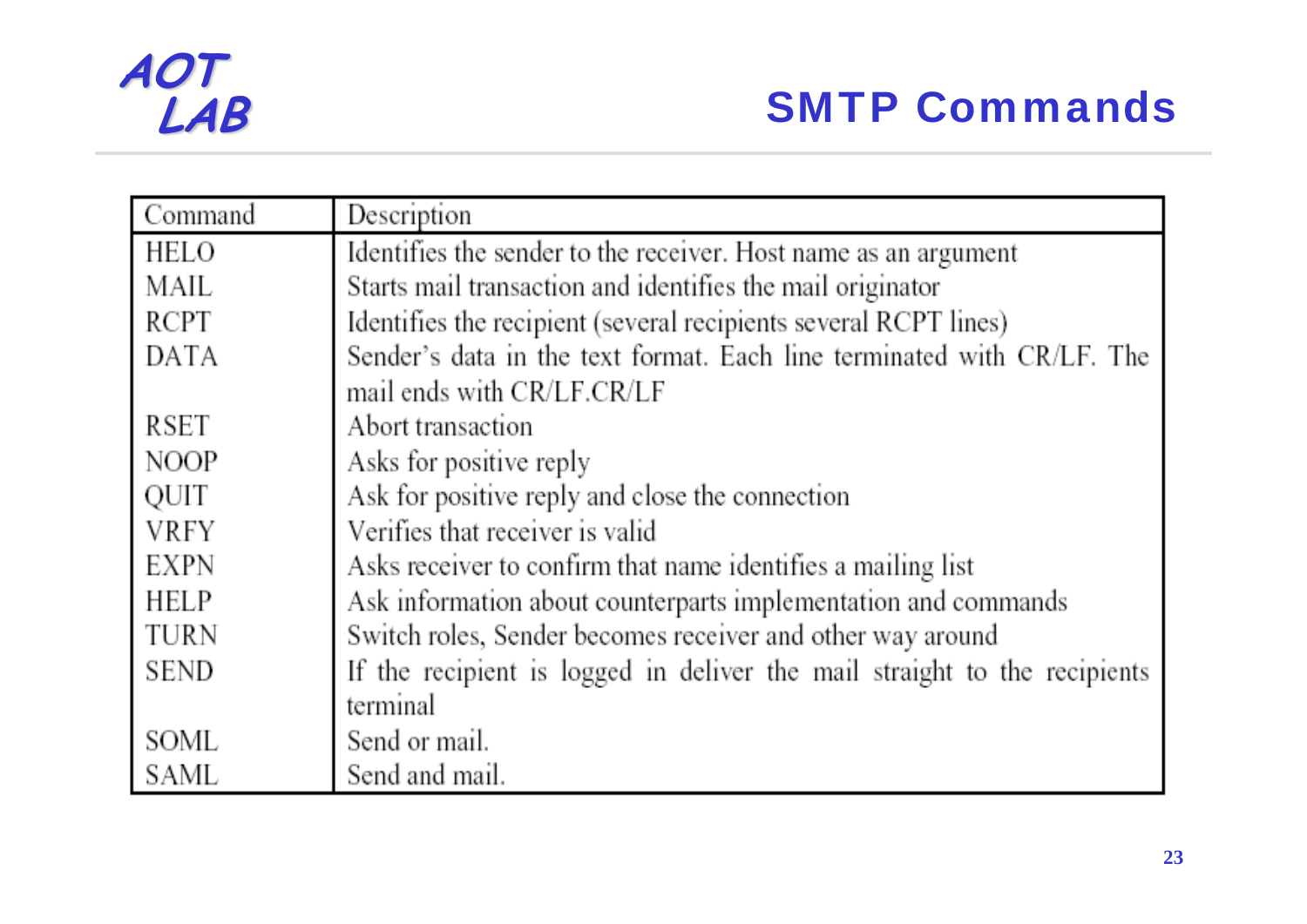- ♦ Electronic Mail is composed of two pieces
	- $\sim$ **Headers**
	- $\mathcal{L}_{\mathcal{A}}$ **Body**
- ♦ Each header field contains a name, followed by a colon, followed by the field value

Return-Path: <smith@any.com> Received: from <any.com> ... Reply-to: <smith@here.com> From: "John Smith" <smith@any.com> To: "Paul Brown" < brown @some.com > Subject: mail testing Date: Sat, 8 Feb 2003 23:14:47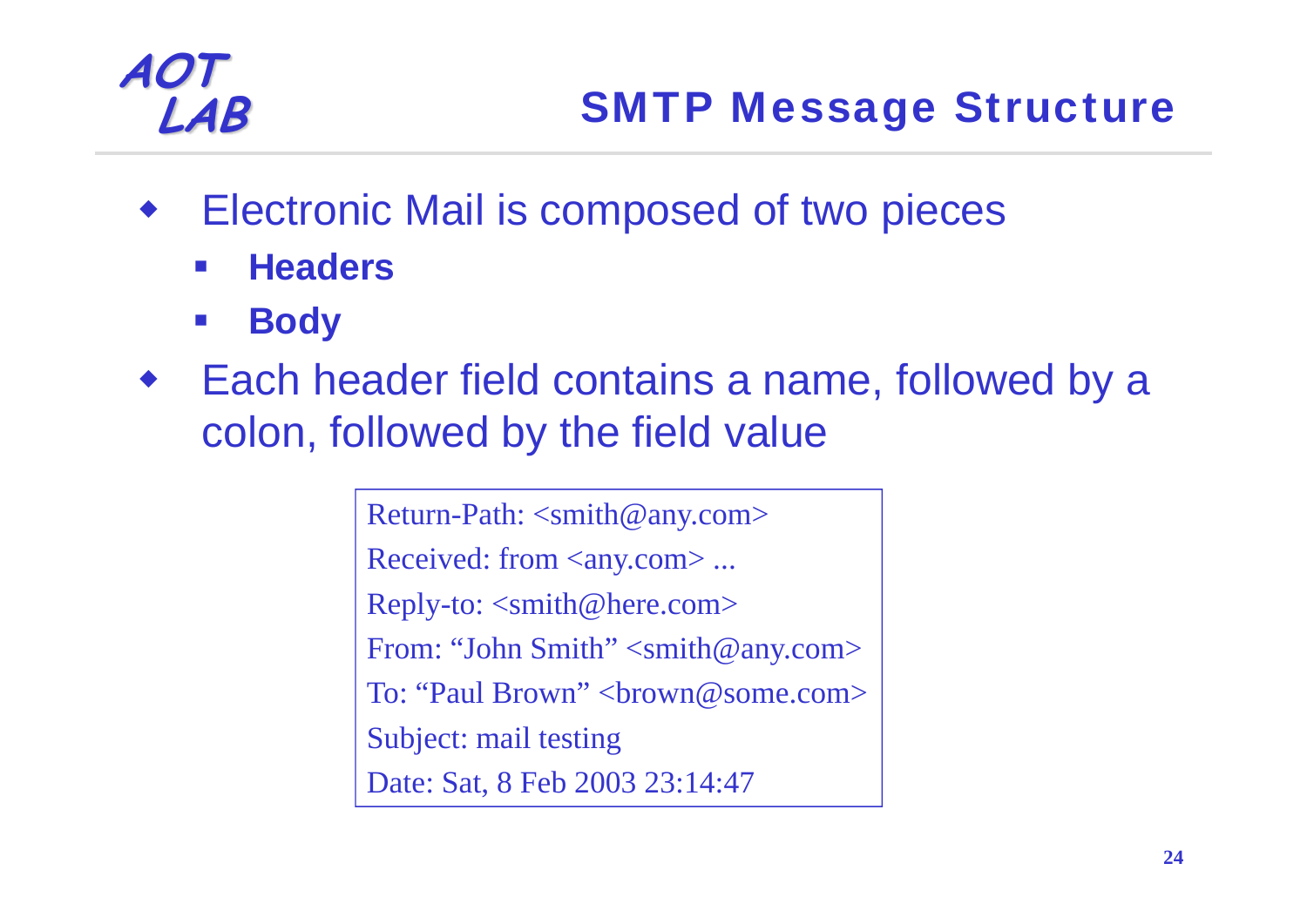- ♦ Headers beginning with an X- are user-defined fields
	- $\overline{\mathcal{L}_{\mathcal{A}}}$ X-Priority: 3 (Normal)
	- $\mathcal{L}_{\mathcal{A}}$ X-MSMail-Priority: Normal
	- $\mathcal{L}^{\text{eff}}$ X-Mailer: Microsoft Outlook, Build 10.0.2627
- ♦ Long header fields are folded onto multiple lines with the additional lines starting with white spaces
- ♦ The body is the content of the message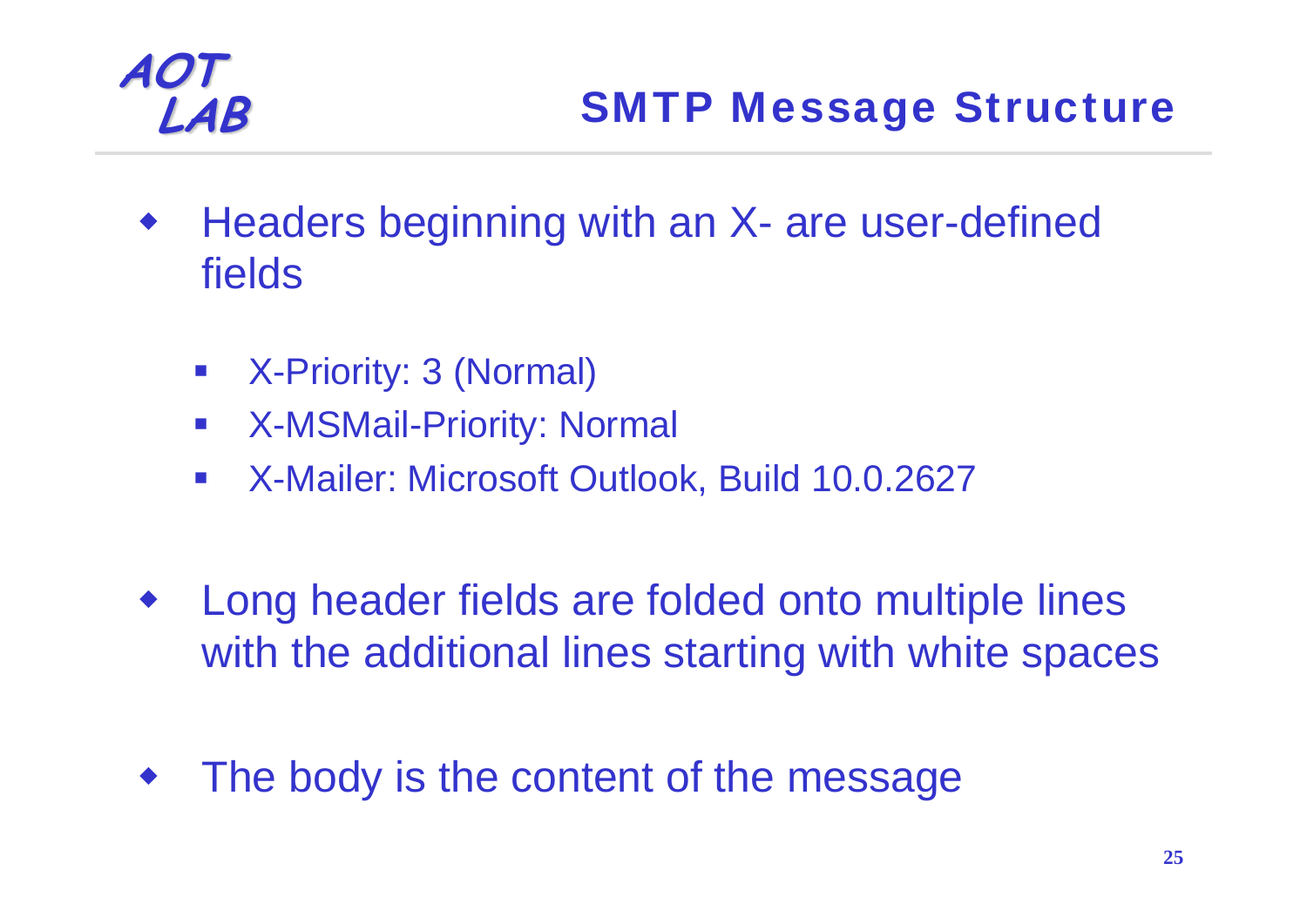

- Headers and body are sent by the sender with the DATA command
	- **Headers are sent first, followed by a blank line, followed** by the body
- The user agent takes what we specify as a body, adds some headers and passes the result to the **MTA**
- The MTA adds a few headers (time stamp, ...) and sends the result to another MTA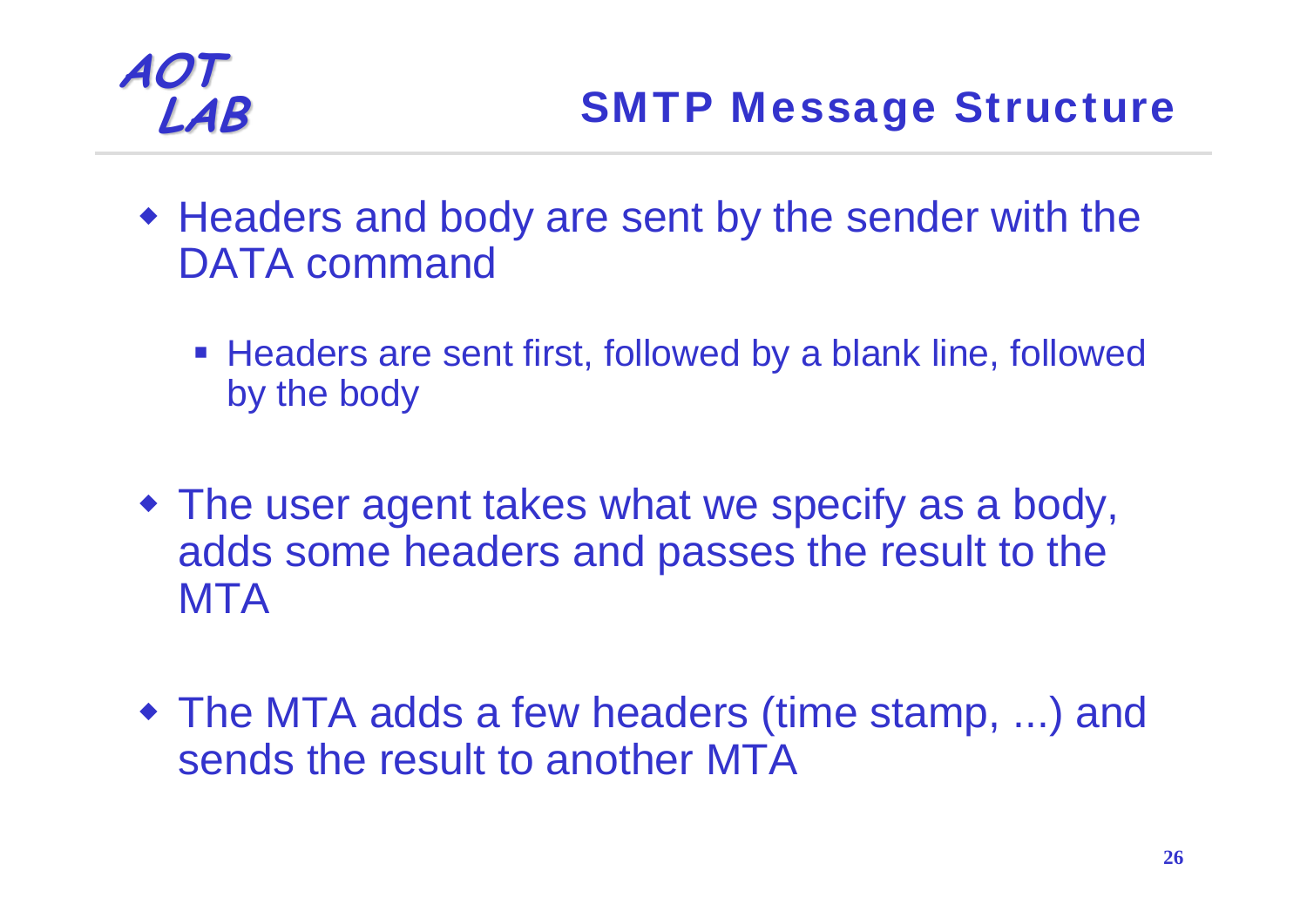**LAB** Relay MTA

- Most systems are configured to send all non local outgoing mail to a relay MTA for delivery
	- **It simplifies the configuration of all MTAs other than the** relay system's MTA
	- It allows one system at an organization to act as the mail hub, possibly hiding all the individual systems
- The relay MTA takes the direct connection to the receiver relay MTA, which directs the mail to the local MTA on the receivers host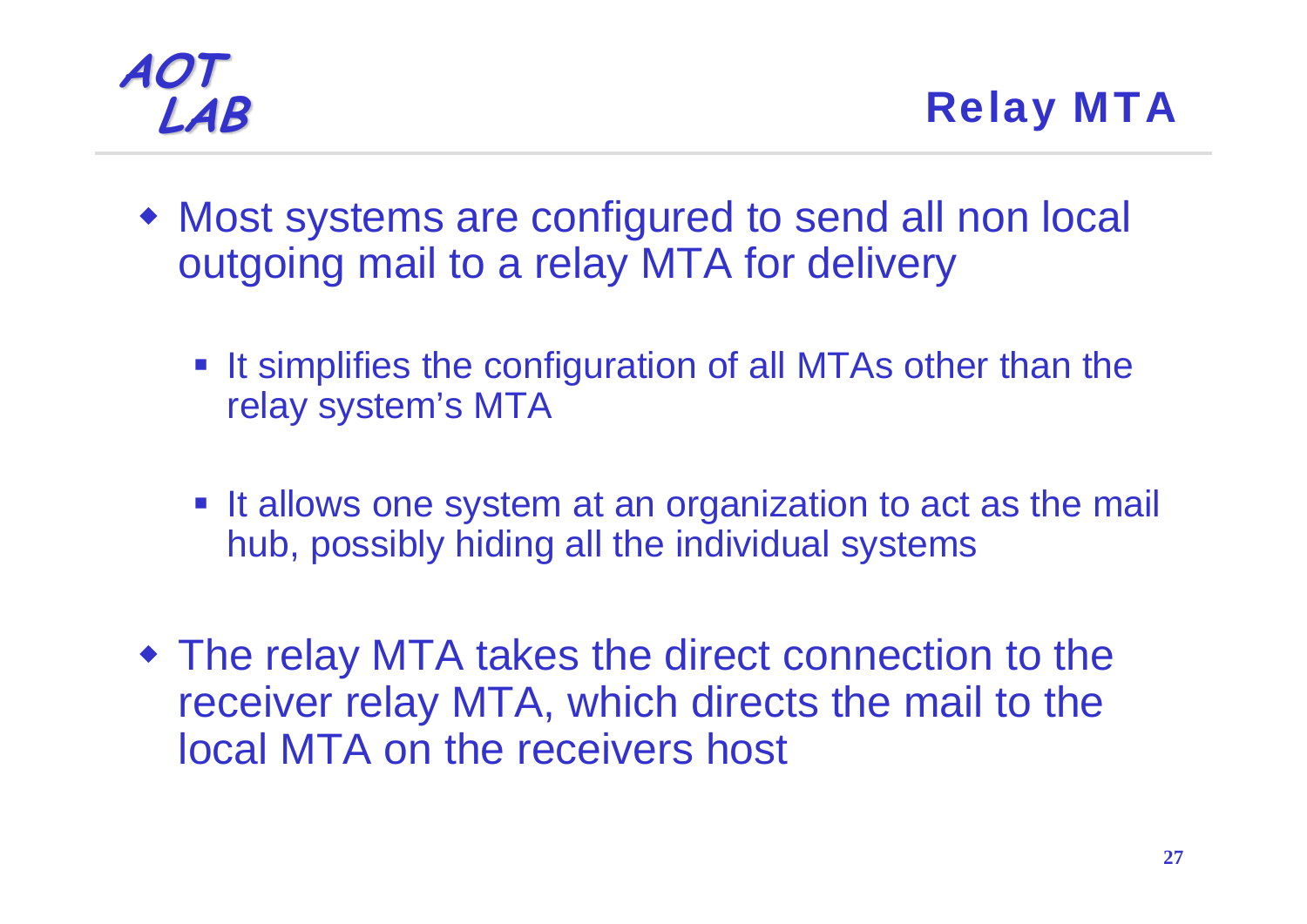## **Relay MTA**



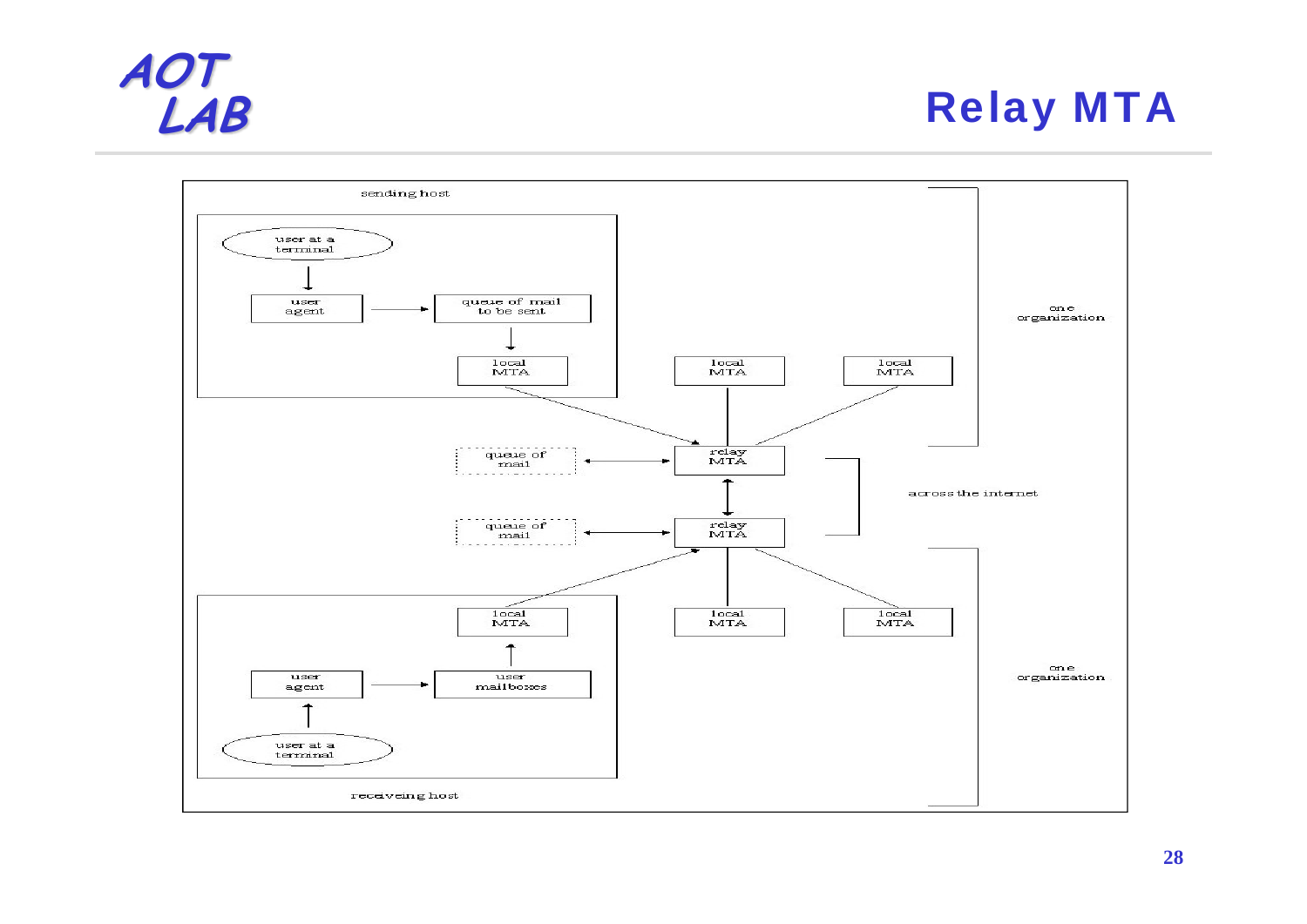

 One shortage in the SMTP protocol is that it can send only simple text messages, expressed using 7-bit ASCII text (high order bit is cleared) with a maximum line length of 1000 characters

 This problem is solved with the extended SMTP message transfer agent (ESMTP protocol)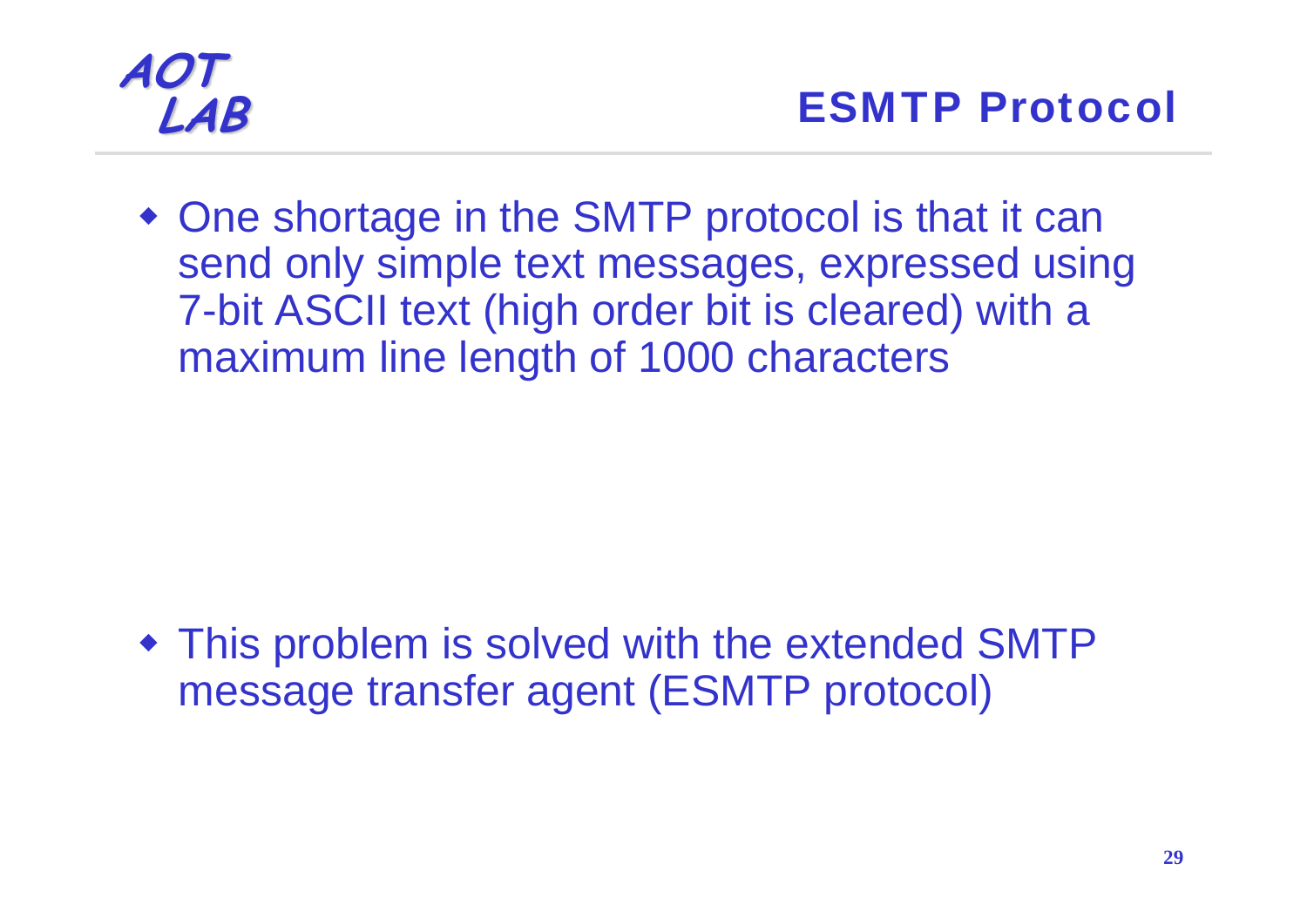- MIME (Multipurpose Internet Mail Extensions) defines the format of message bodies to allow multi-part textual and non-textual (non-ASCII) message bodies
	- **Includes multiple objects in a single message (text,** attachments, …)
	- Represents body text in character sets other than US-ASCII
	- Represents formatted multi-font text messages
	- **Represents non-textual (non ASCII) material such as** images, audio fragments, programs, …, and in general, binary files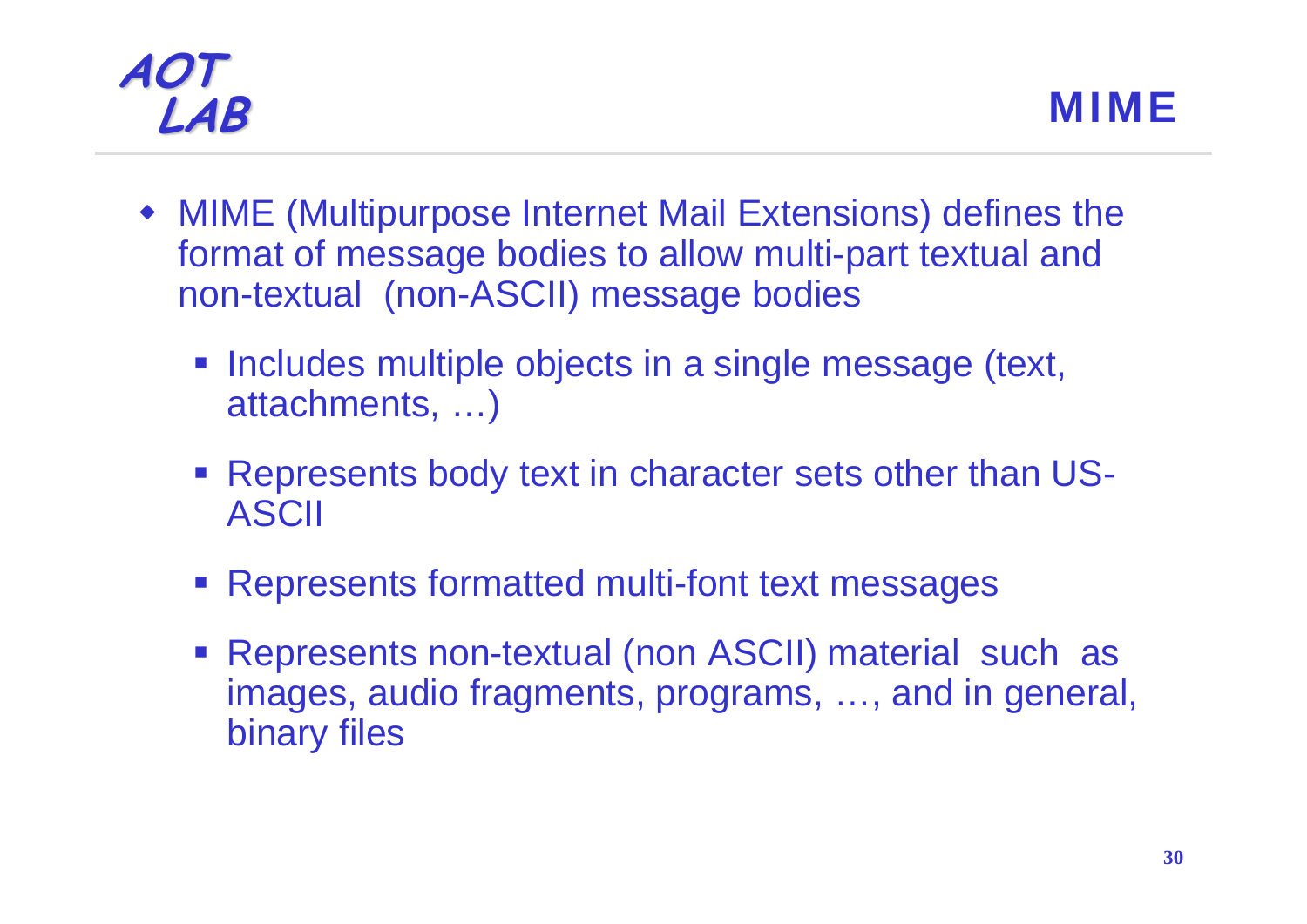



- The format of MIME message sent contains some additional headers
- These headers contain information about the structure and the content of the message
	- **A MIME-Version header field**
	- *Content-Type* header fields, to specify the type, subtype of data in the body and other parameters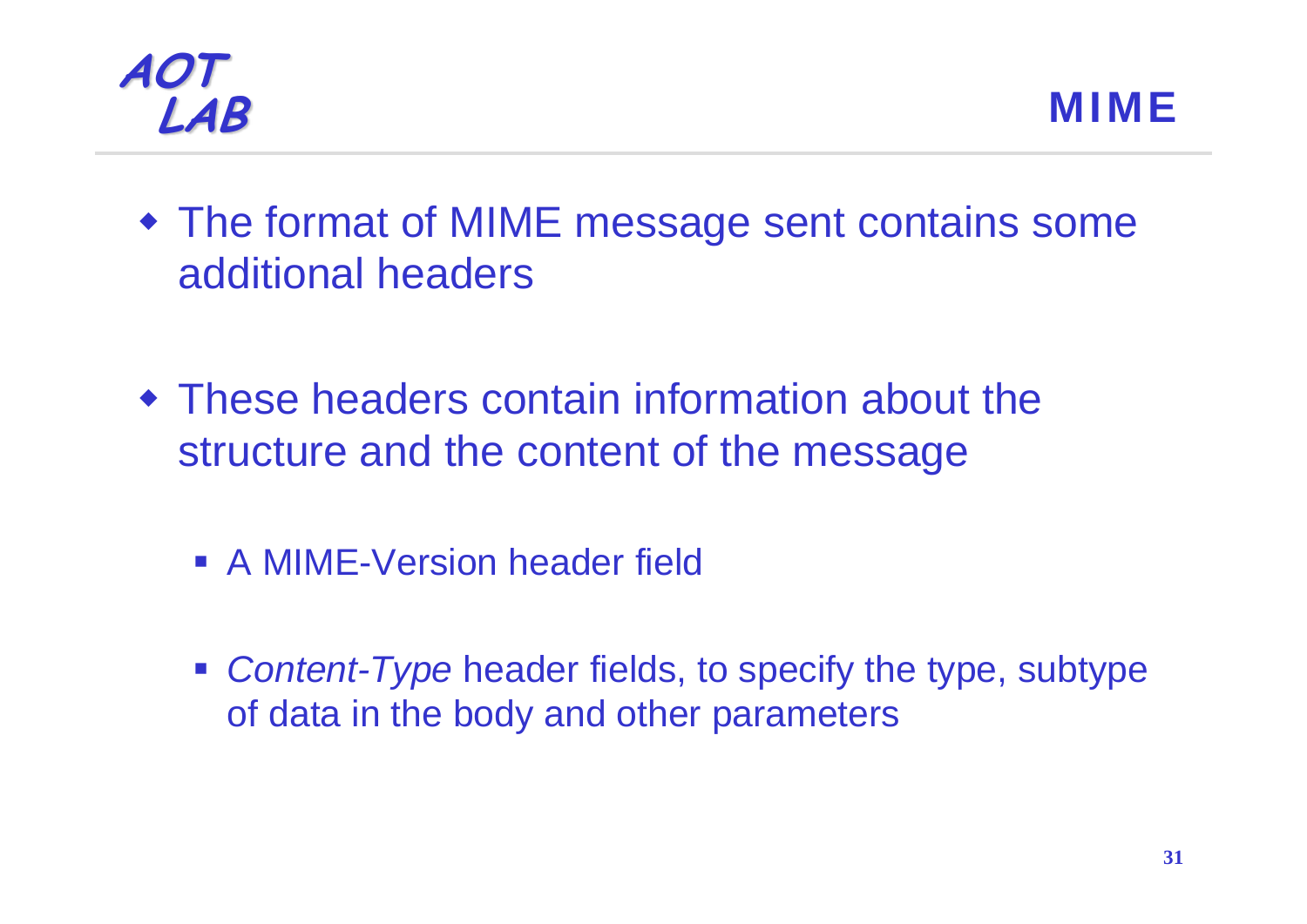### **AOT LAB** MIME

| Content-Type | Subtype          | Description                                             |
|--------------|------------------|---------------------------------------------------------|
| Text         | Plain            | Unformatted text                                        |
|              | Richtext         | Text with simple formatting                             |
|              | Enriched         | Refinement of richtext                                  |
| Multipart    | Mixed            | Multiple body parts processed sequentially              |
|              | Parallel         | Multiple body parts processed parallel                  |
|              | Digest           | An electronic mail digest (each part is message itself) |
|              | Alternative      | Several renditions (postscript or text for example)     |
|              |                  |                                                         |
|              | Appledouble      |                                                         |
|              | Header-set       |                                                         |
| Message      | Rfc822           | Content is RFC822 mail message                          |
|              | Partial          | Part of message                                         |
|              | External-body    | Pointer to actual message                               |
| Application  | Octet-stream     | Arbitrary binary data                                   |
|              | Postscript       | Formatted postscript file                               |
|              | (several others) |                                                         |
| Image        | Jpeg             | Jpeg file                                               |
|              | Gif              | Gif file                                                |
|              | Ief              |                                                         |
|              | Tiff             |                                                         |
| Audio        | Basic            | Encoded using 8-bit ISDN u-law format                   |
| Video        | Mpeg             | ISO 11172 format                                        |
|              | QuickTime        | QuickTime format                                        |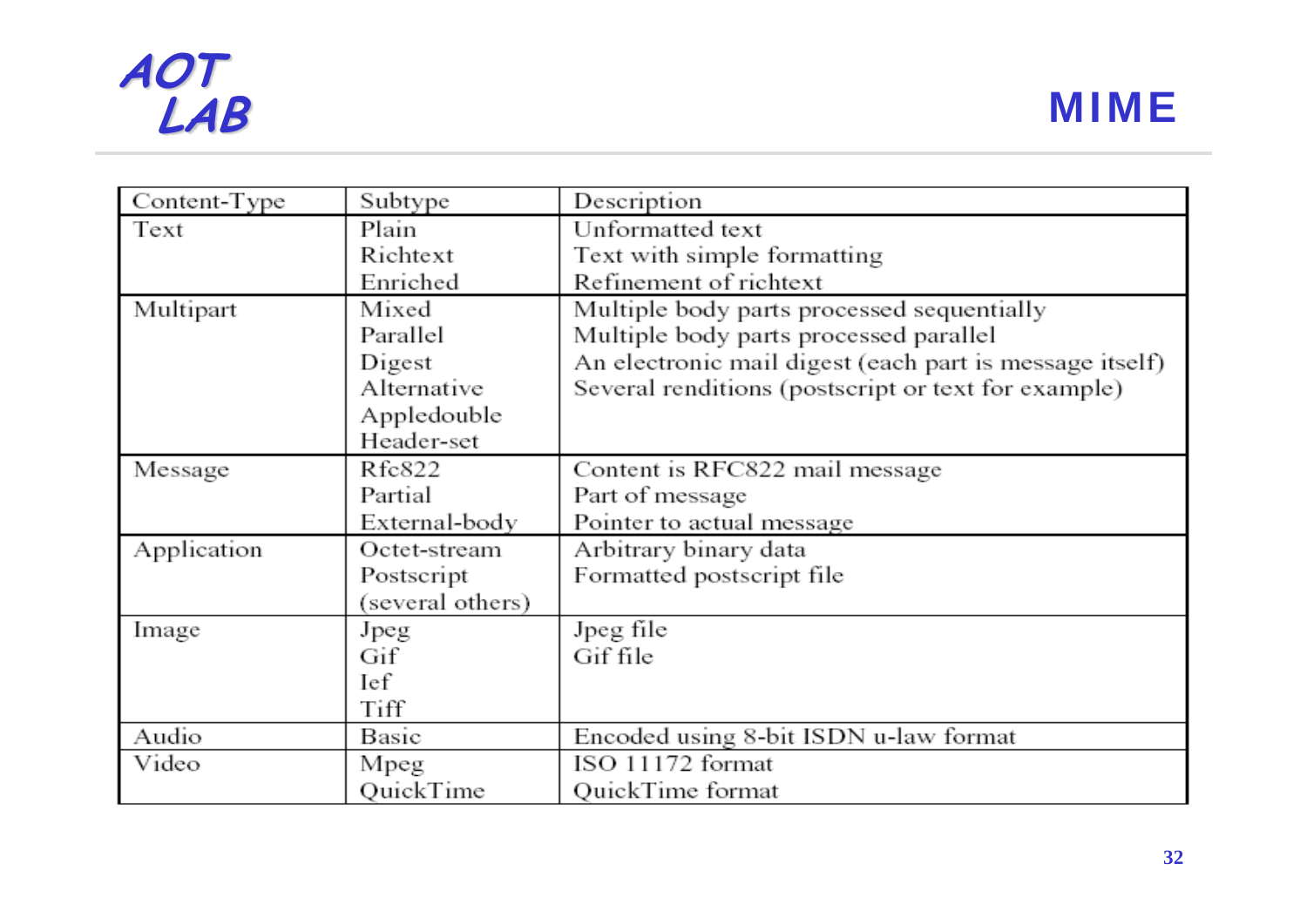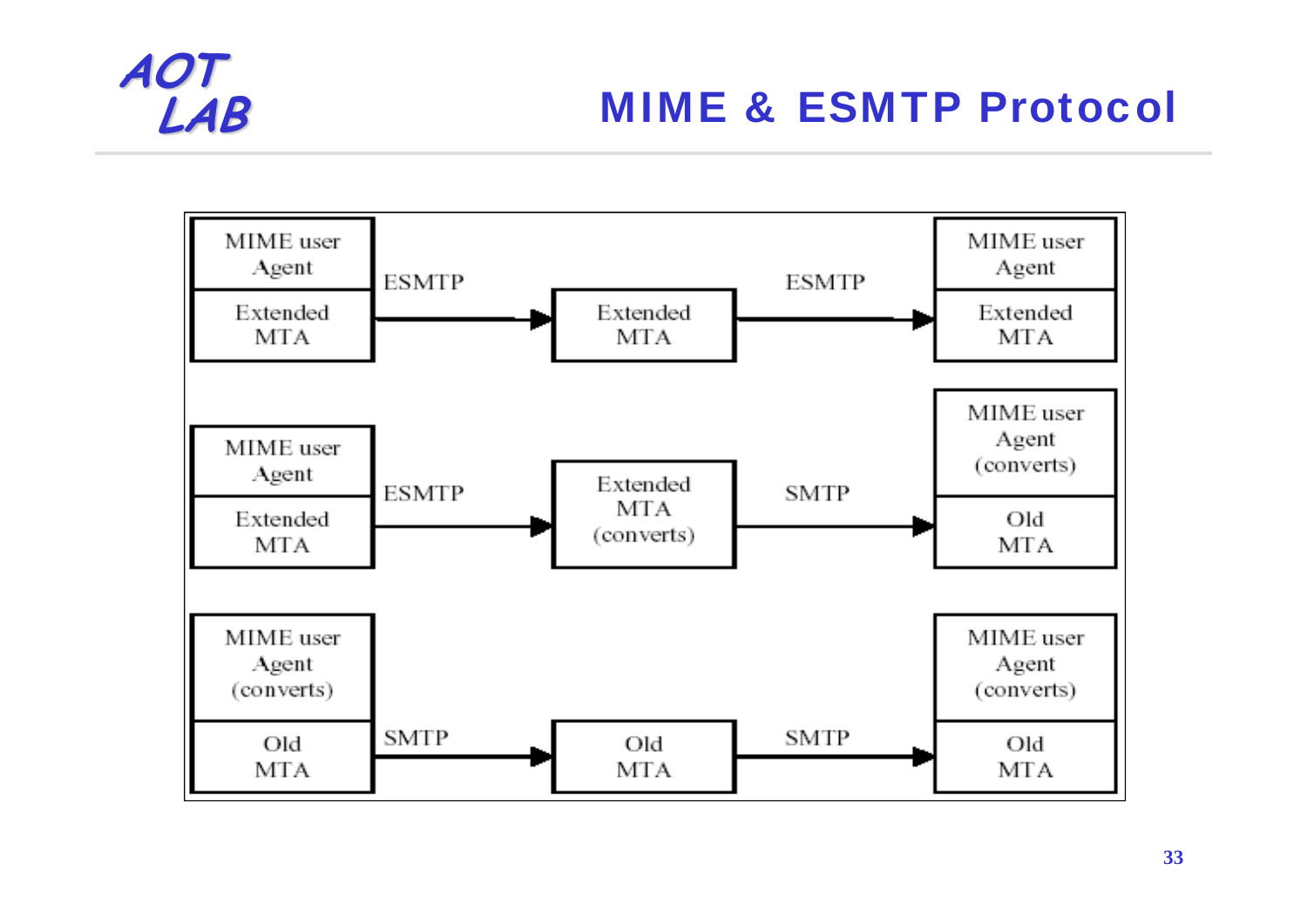

 Post Office Protocol (POP) is used to allow an user (client host) to retrieve mail that the server (server host) is holding for it

 When a client host wishes to make use of the service, it establishes a TCP connection on port 110 with the server host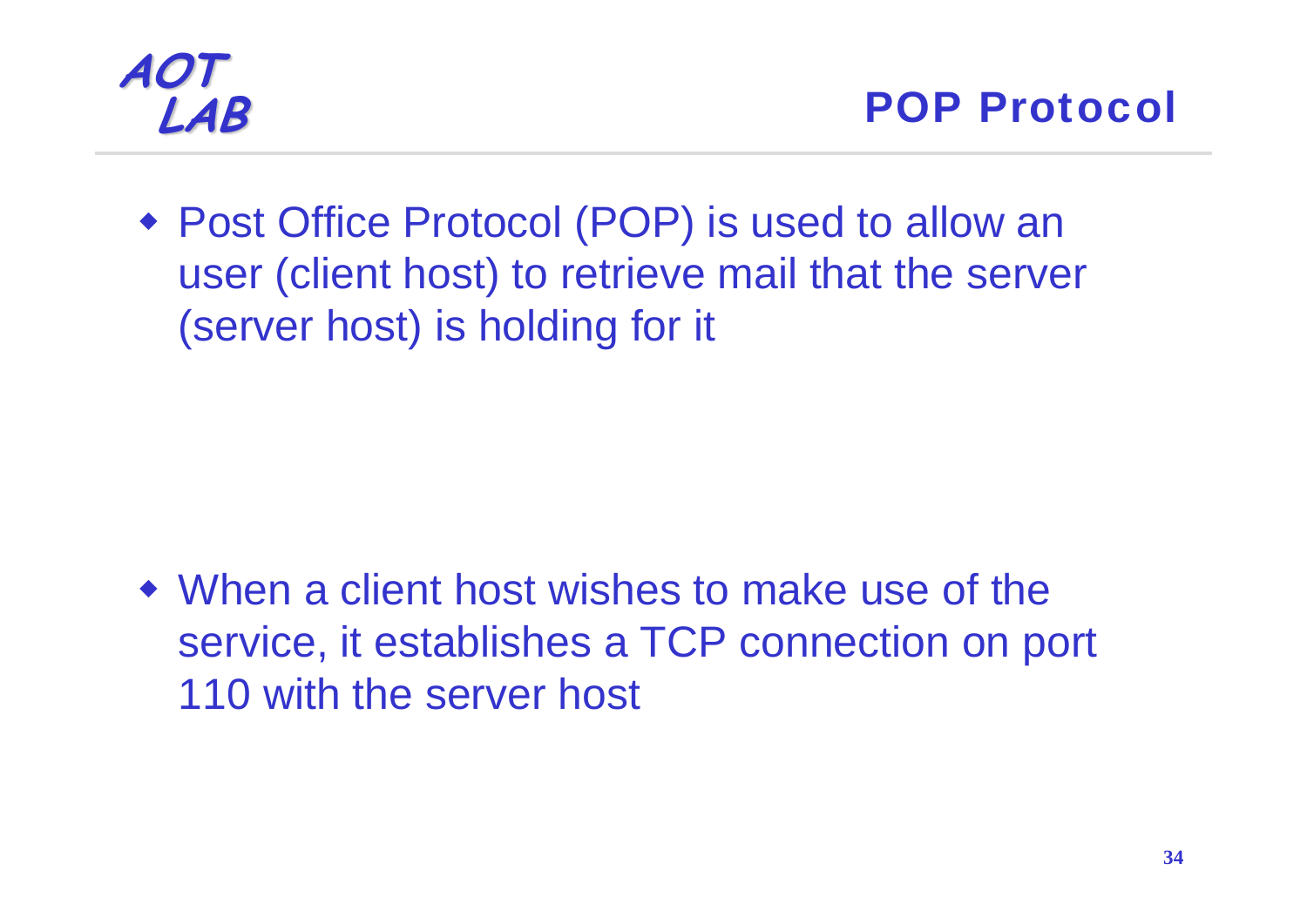**LAB** POP Protocol

- Once the TCP connection has been opened and the POP3 server has sent the greeting, the session progresses through three states
	- **Authorization state** 
		- The client must identify itself to the POP3 server
		- Commands: USER name, PASS string, QUIT
	- **Transaction state** 
		- The client requests actions on the part of the POP3 server; terminated by the command QUIT
		- Commands: STAT, LIST [msg], RETR msg, DELE msg, NOOP, RSET, **QUIT**
	- **Update state** 
		- The POP3 server releases any resources acquired during the transaction state; the TCP connection is then closed
		- Commands: UPDATE, QUIT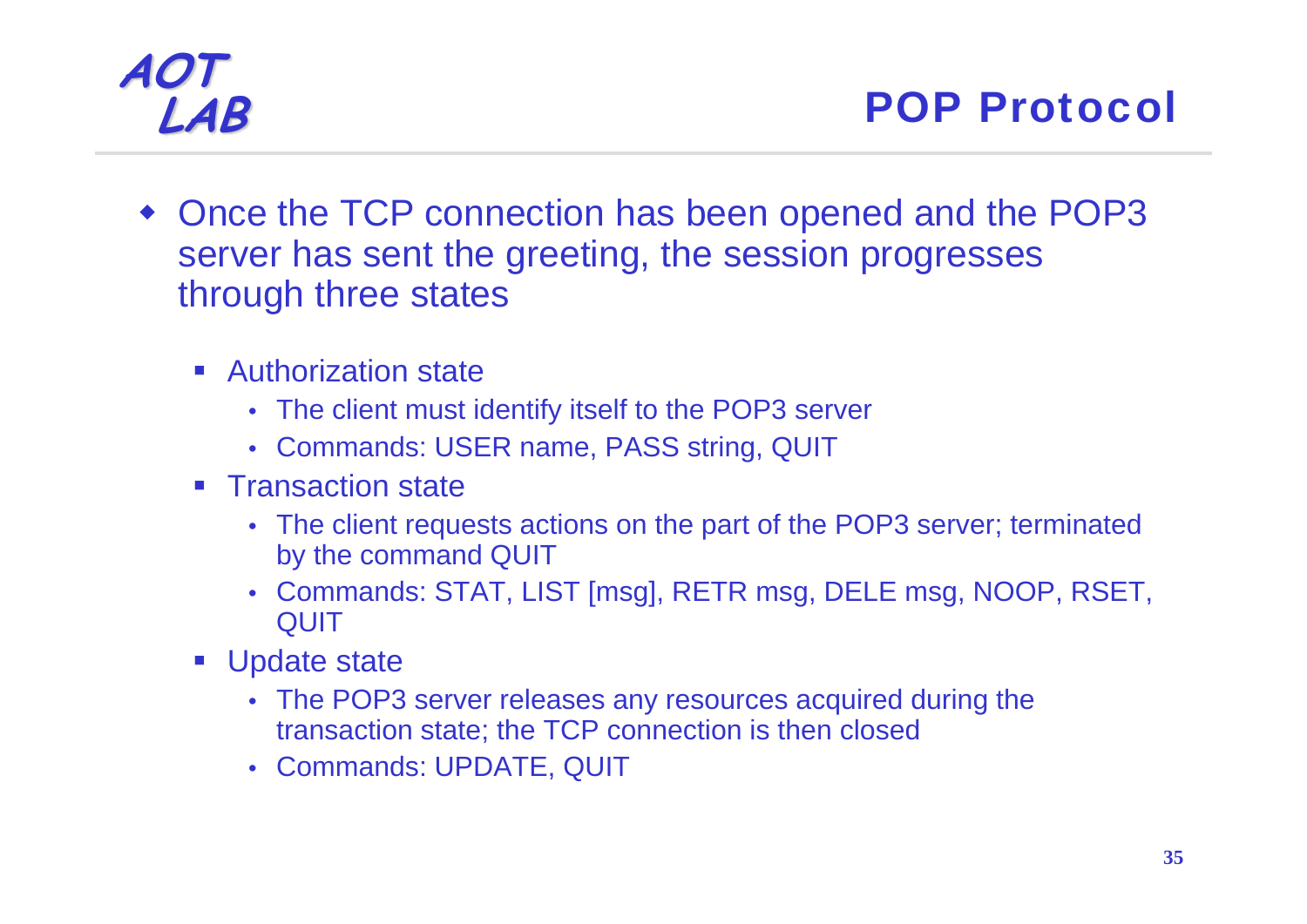- ♦ Internet Message Access Protocol (IMAP) allows user to organize messages in folders with hierarchical mailbox naming
- Allows mailbox/message management on server
	- Folder create, delete, rename, message copy, move, delete, ...
	- Permanent message flag (seen, answered, urgent, deleted, …)
	- Selective fetching of message attributes, texts, and portions
	- Full MIME management
- IMAP does not specify a means of posting mail
	- $\mathcal{L}_{\mathcal{A}}$ This function is handled by a mail transfer protocol such as SMTP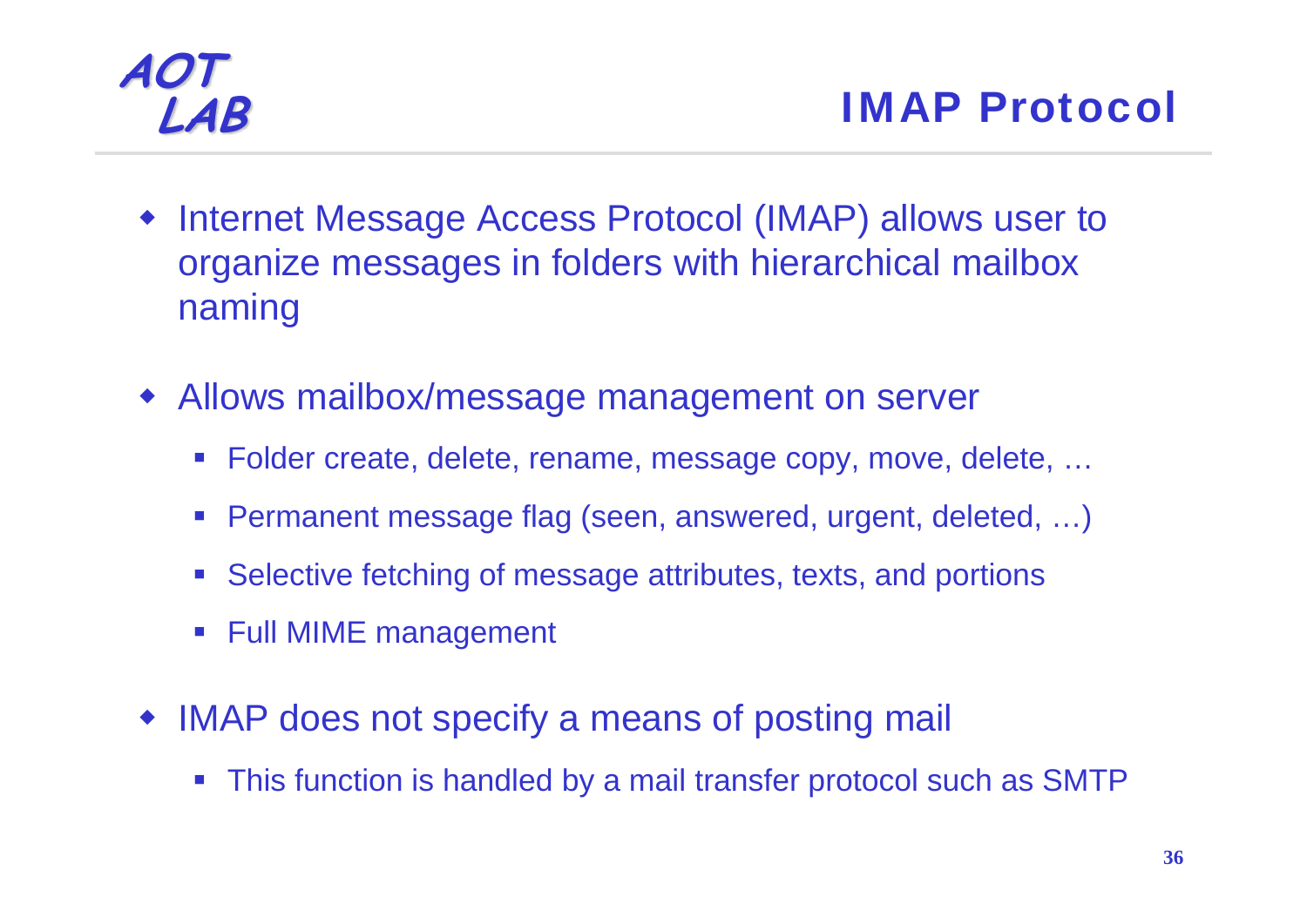- An IMAP connection consists of the establishment of a client/server connection, initial greeting from the server, and client/server interactions
	- Client/server interactions consist of a client command, server data, and a server completion result response
- An IMAP session progresses through four states
	- Non-Authenticated state
		- The client MUST supply authentication credentials
	- Authenticated state
		- The client is authenticated and MUST select a mailbox to access
	- Selected state
		- A mailbox has been selected to access
	- **Logout state** 
		- The connection has being terminated, and the server will close the connection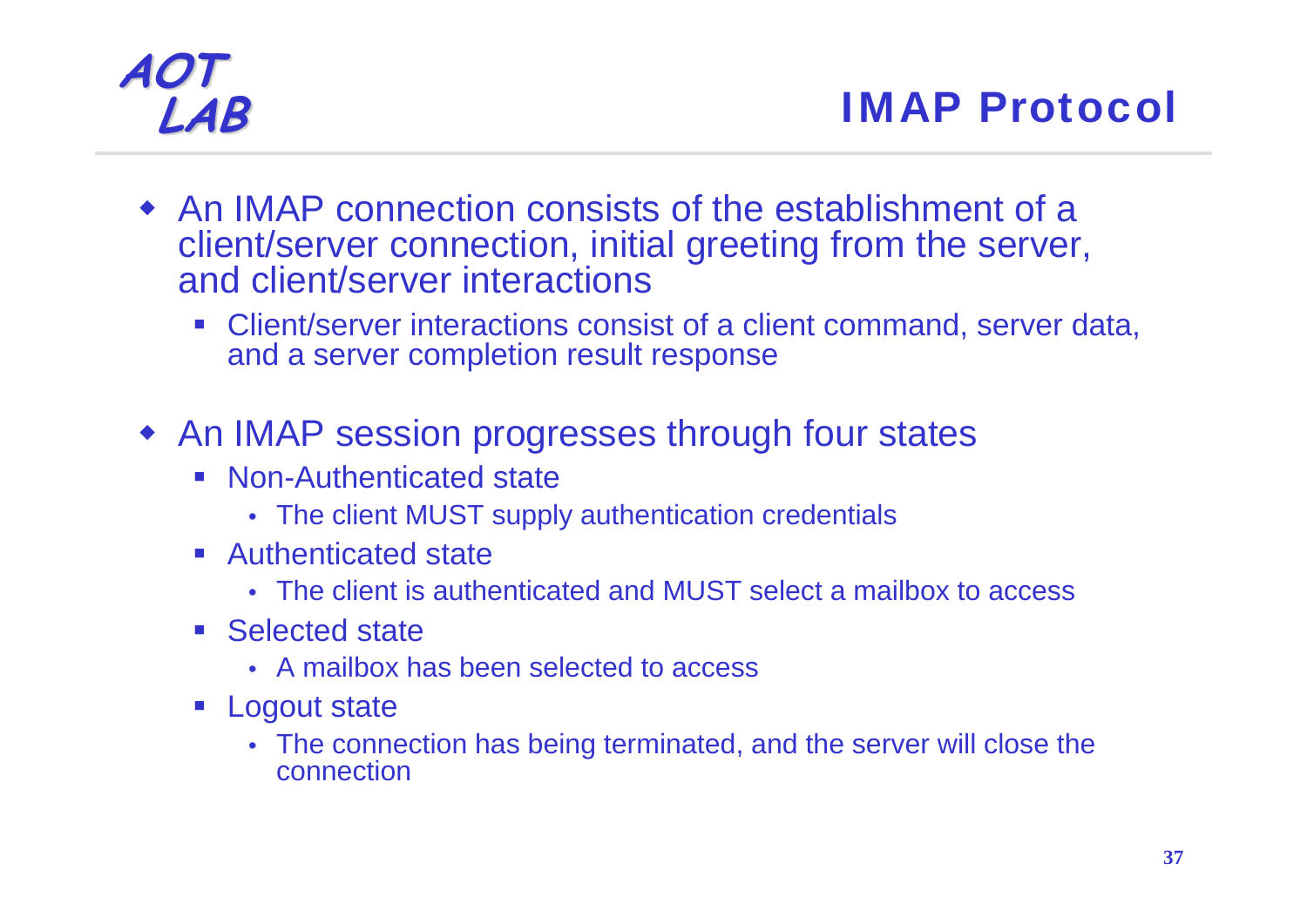

- Humans use symbolic names to identify hosts, but hosts use IP addresses
- A DNS (Domain Name Server) maps symbolic names to IP addresses taking advantage of a hierarchy of other DNS
- DNSs work as a distributed database
	- Root Name Servers
	- Top-level domain (TLD) servers
	- **Authoritative DNS servers**
	- **ELocal Name Servers**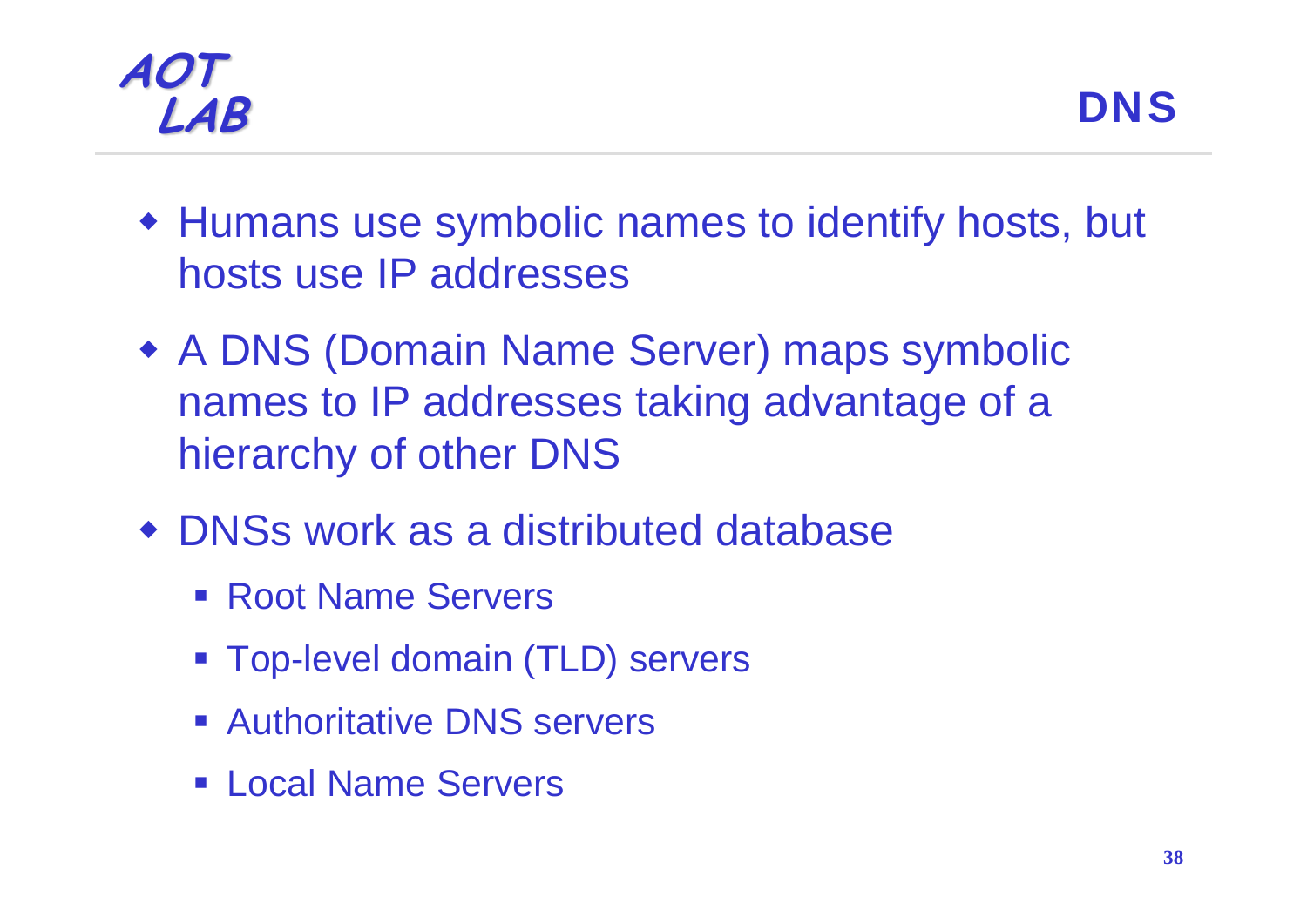

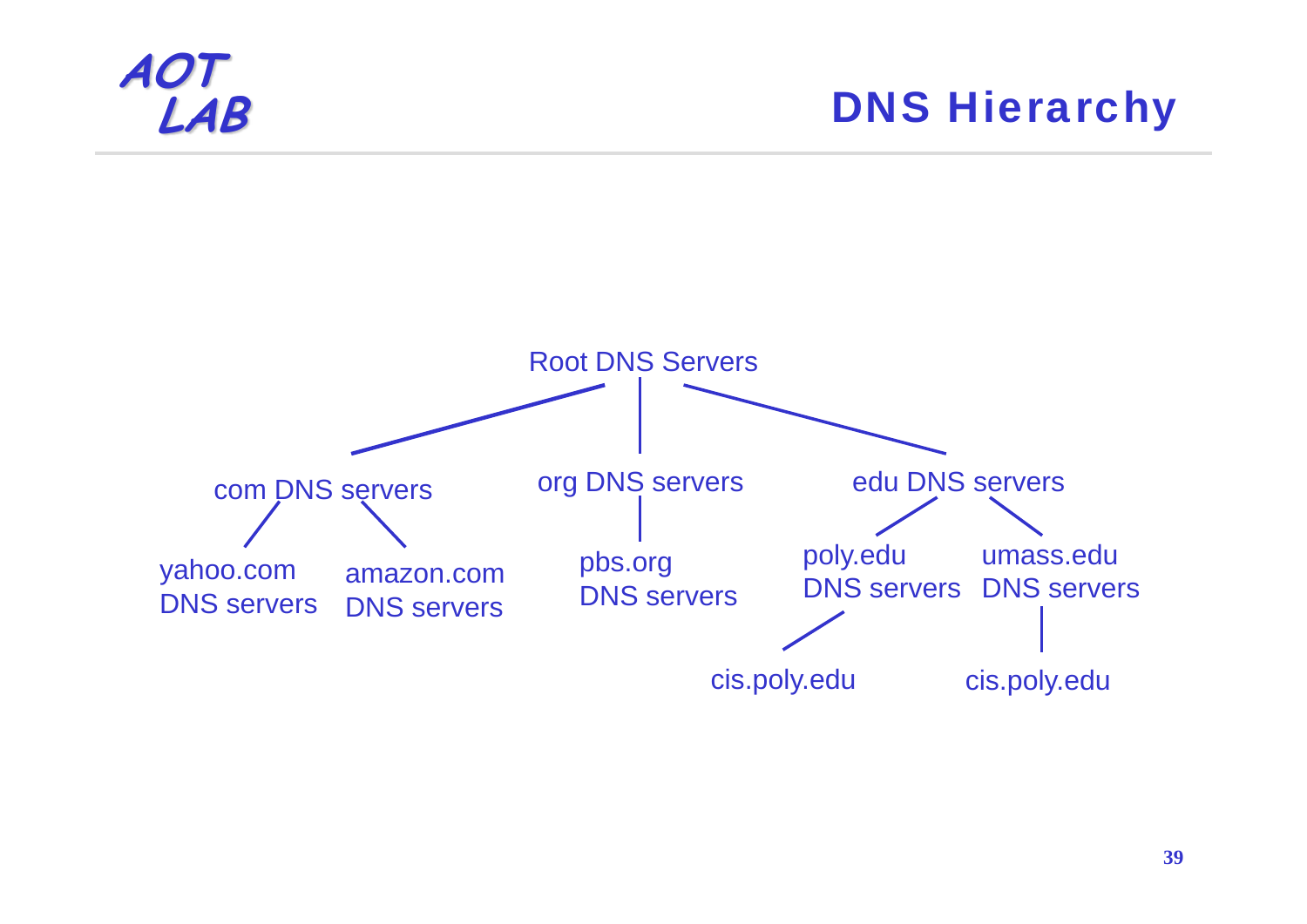## **LAB** Iterative & Recursive Query



**gaia.cs.umass.edu**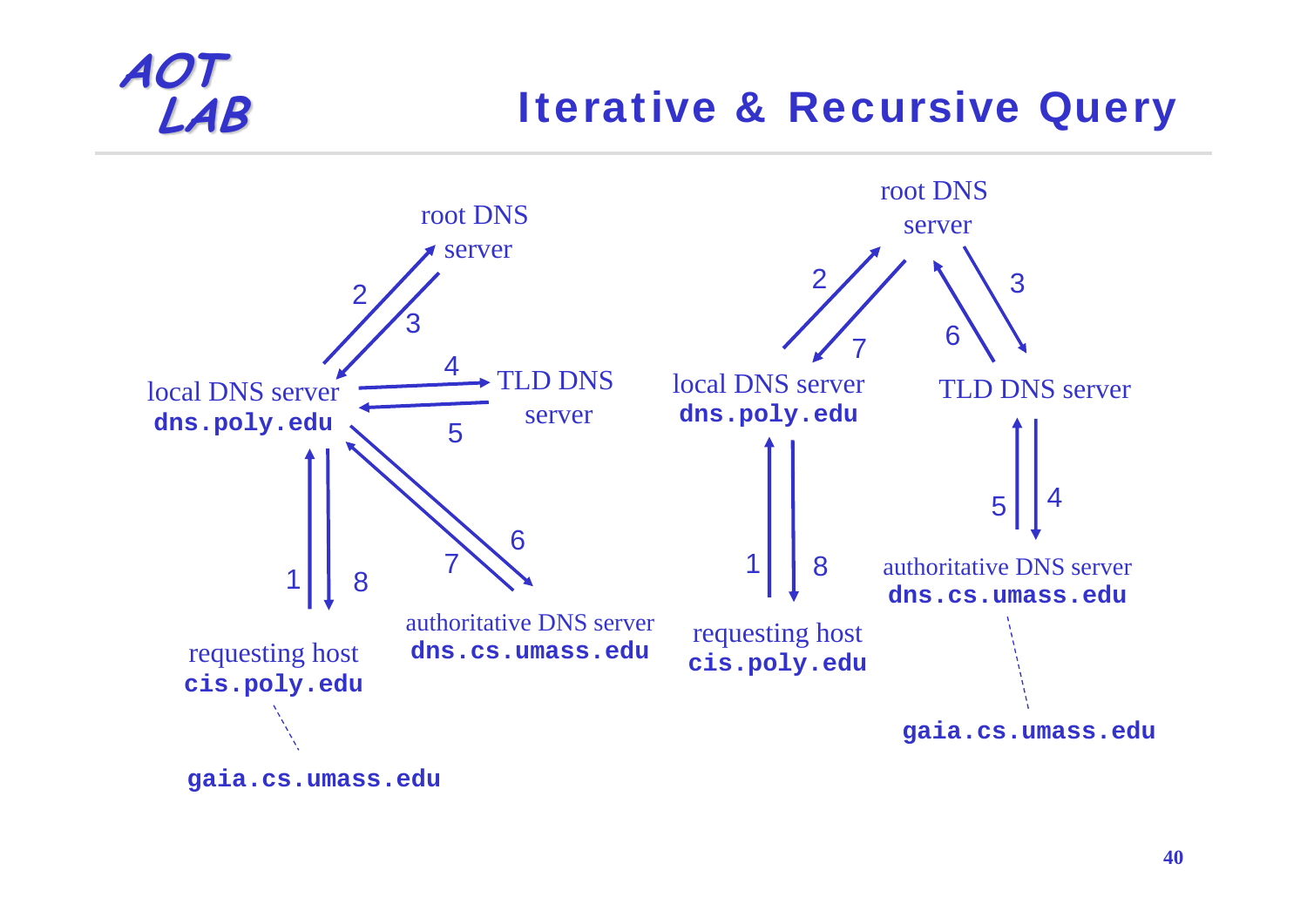**LAB** Caching

- DNS responses are cached
	- **Quick response for repeated translations**
	- Useful for finding servers as well as addresses
- DNS negative queries are cached
	- **Save time for nonexistent sites, e.g. misspelling**
- Cache entries disappear after some time
	- Cached data periodically times out
	- Lifetime (TTL) of data controlled
		- Low TTL values reduces inconsistencies, allows for dynamic mappings
		- Large TTL values reduce network and server load